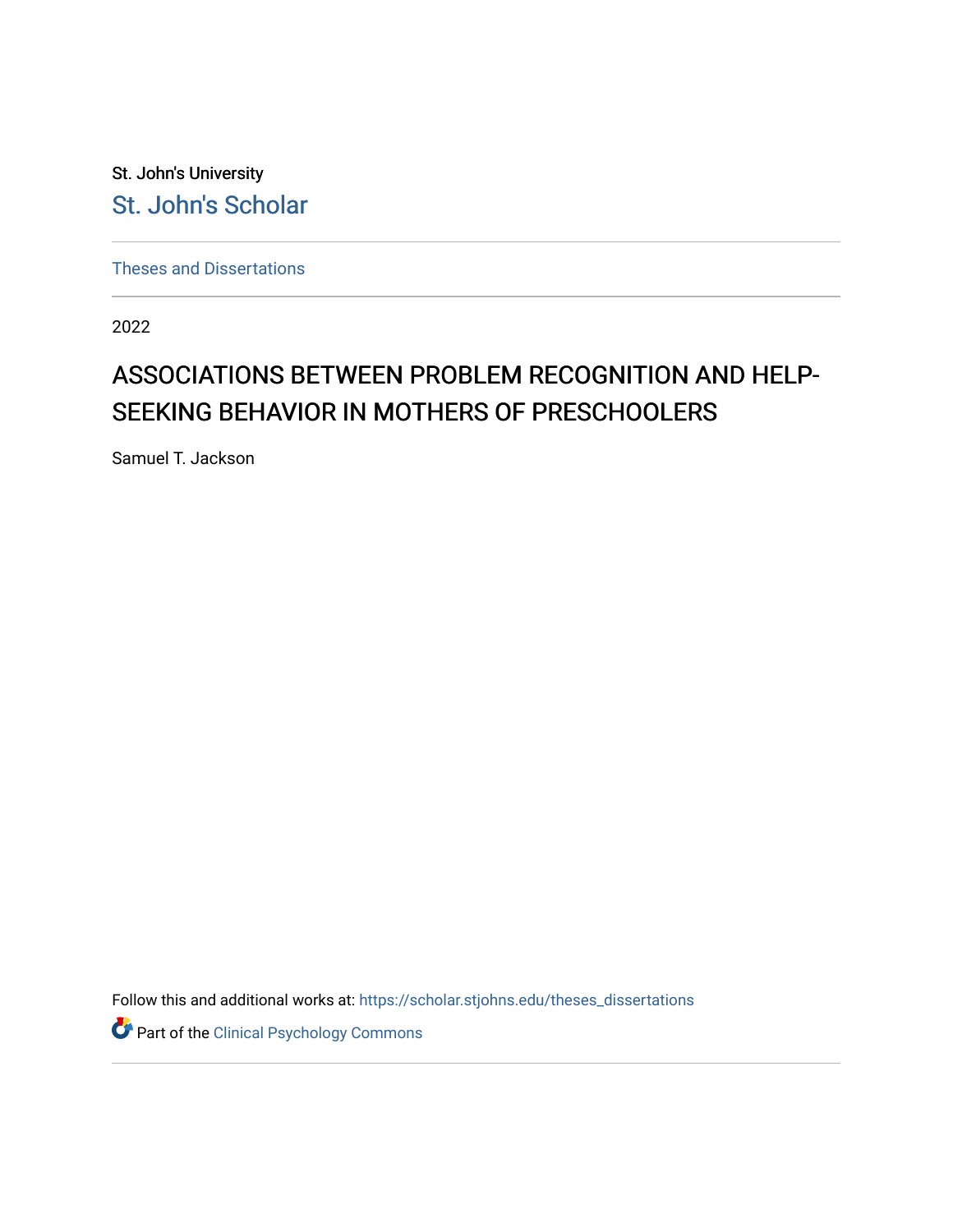## ASSOCIATIONS BETWEEN PROBLEM RECOGNITION AND HELP-SEEKING BEHAVIOR IN MOTHERS OF PRESCHOOLERS

A thesis submitted in partial fulfillment of the requirements for the degree of

## MASTER OF ARTS

to the faculty of the

#### DEPARTMENT OF PSYCHOLOGY

of

#### ST. JOHN'S COLLEGE OF LIEBRAL ARTS AND SCIENCES

at

#### ST. JOHN'S UNIVERSITY

## New York

by

## Samuel T. Jackson

Date Submitted 2/4/2022 Date Approved 2/9/2022

Samuel T. Jackson Tamara Del Vecchio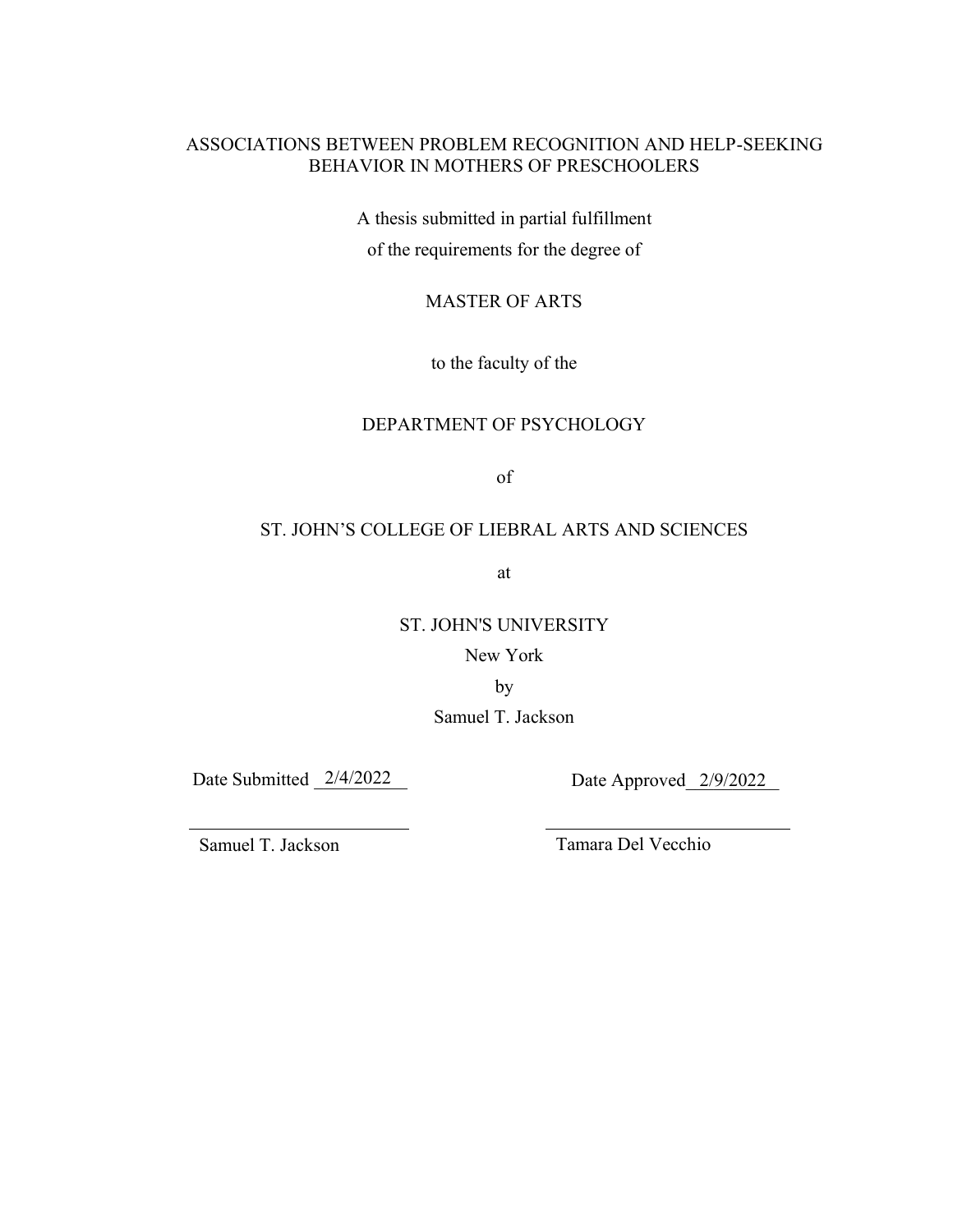**© Copyright by Samuel T. Jackson 2022 All Rights Reserved**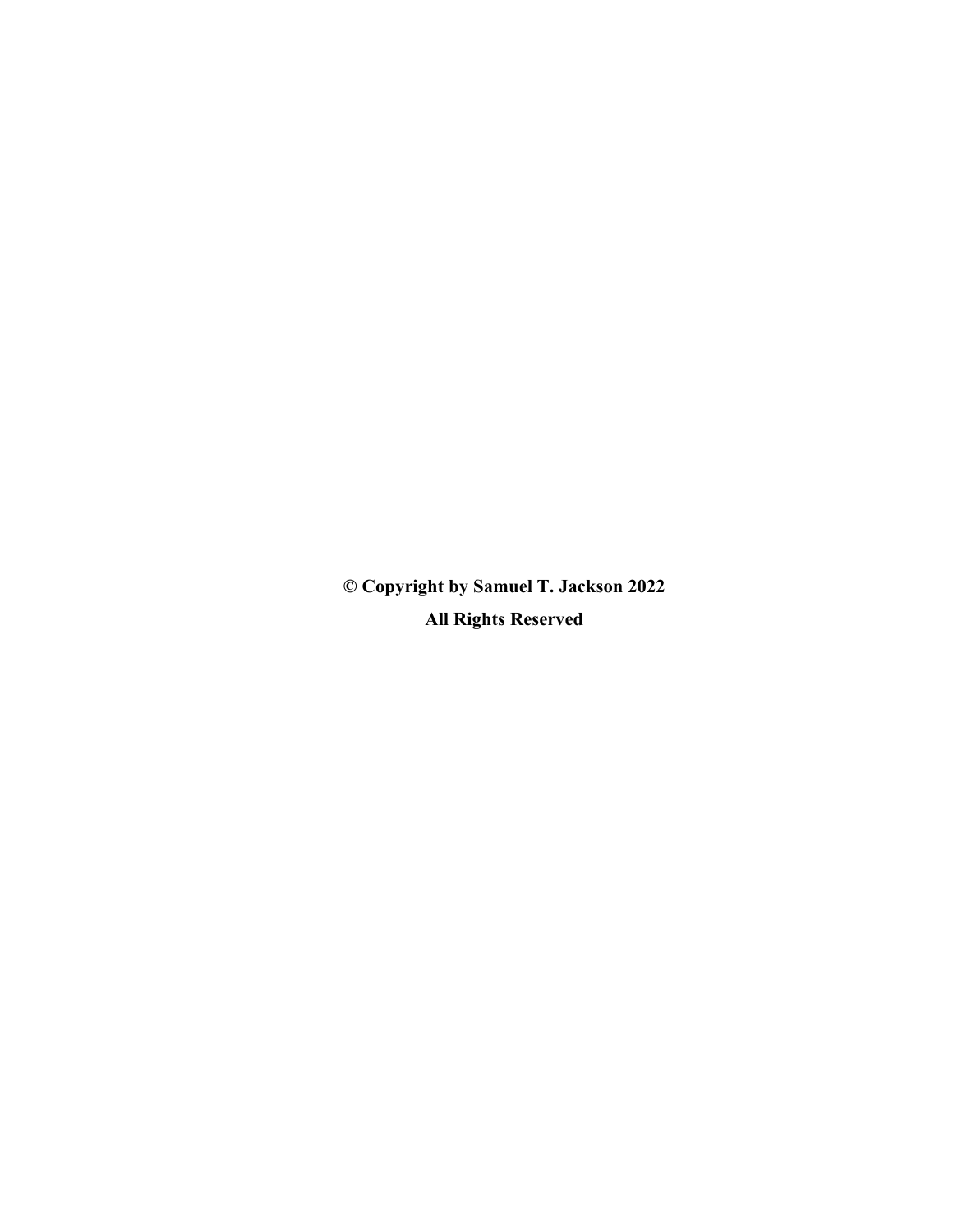#### **ABSTRACT**

#### ASSOCIATIONS BETWEEN PROBLEM RECOGNITION AND HELP-SEEKING BEHAVIOR IN MOTHERS OF PRESCHOOLERS

Samuel T. Jackson

Preschool children are often underserved in mental healthcare. One explanation for this is that caregivers do not recognize preschoolers' mental health difficulties as problems. While previous research has identified an association between a caregiver's skill at accurately applying diagnostic labels and help-seeking, factors such as behavior severity, functional impairment, and caregiver stress are important to the help-seeking process as well. The current study examined associations between all these variables. Participants were 82 adult mothers of preschoolers. The participants read a series of vignettes describing preschool-aged children with depression, anxiety, and ADHD, and then answered a series of questions to assess their problem recognition and likelihood of help-seeking for each of the problems presented. Significant correlations were found between help-seeking and labeling and behavior severity. Additionally, behavior severity, functional impairment, and caregiver stress were found to explain variance in helpseeking above and beyond what is explained by labeling alone. These results underscore the importance of the former set of variables to the help-seeking process. Future helpseeking interventions may wish to target these variables to improve outcomes for preschoolers with mental health difficulties.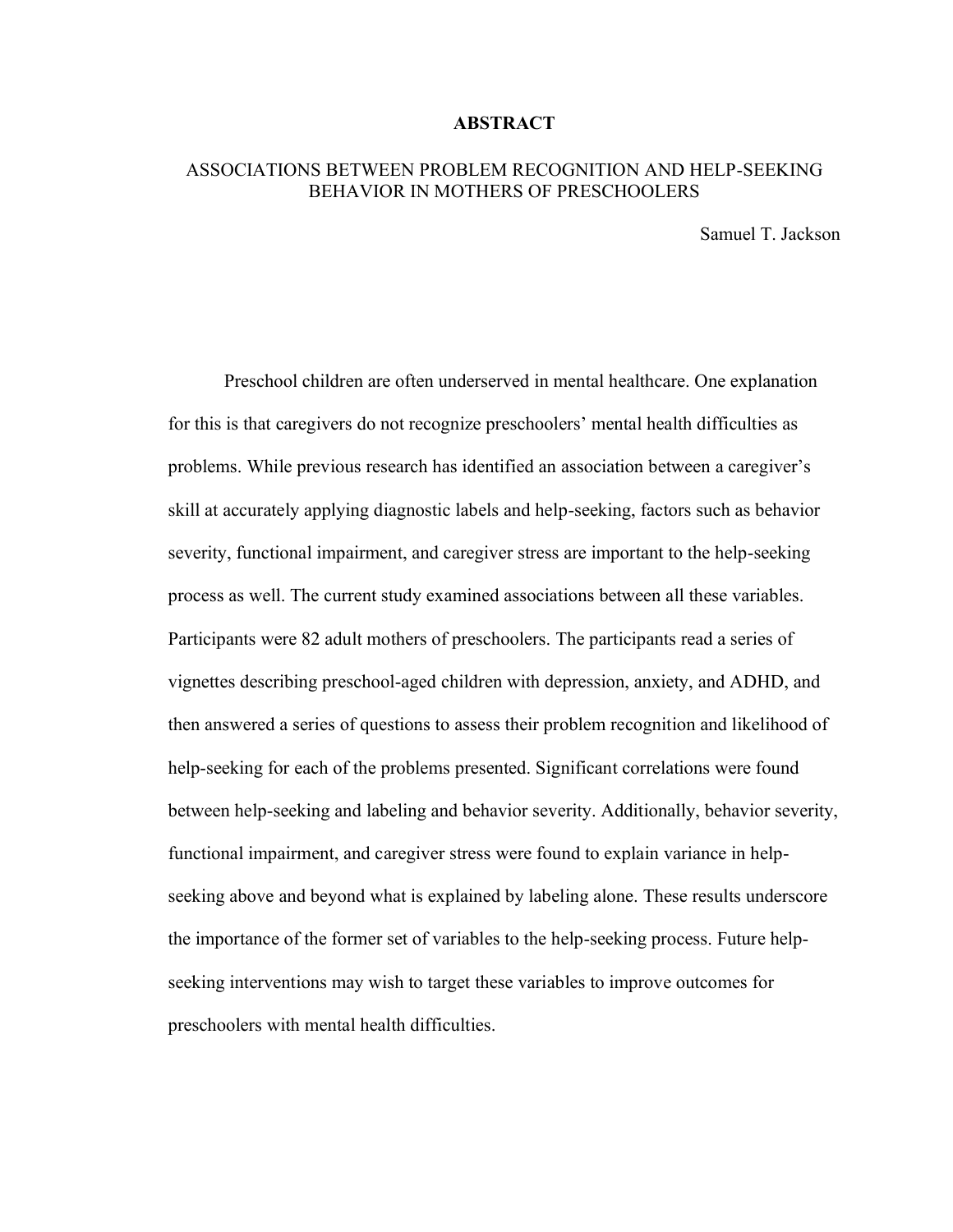## DEDICATION

To my partner, Ryan Freeman. Thank you for moving 500 miles with me so I could pursue this degree, and for your constant support since. I couldn't have done this without you.

To my mom, Donna Kiwala; stepdad, Bill Kiwala; and sister, Libby Jackson. Thank you for the encouragement you've given me my whole life and throughout this process. I'll always appreciate your love and support.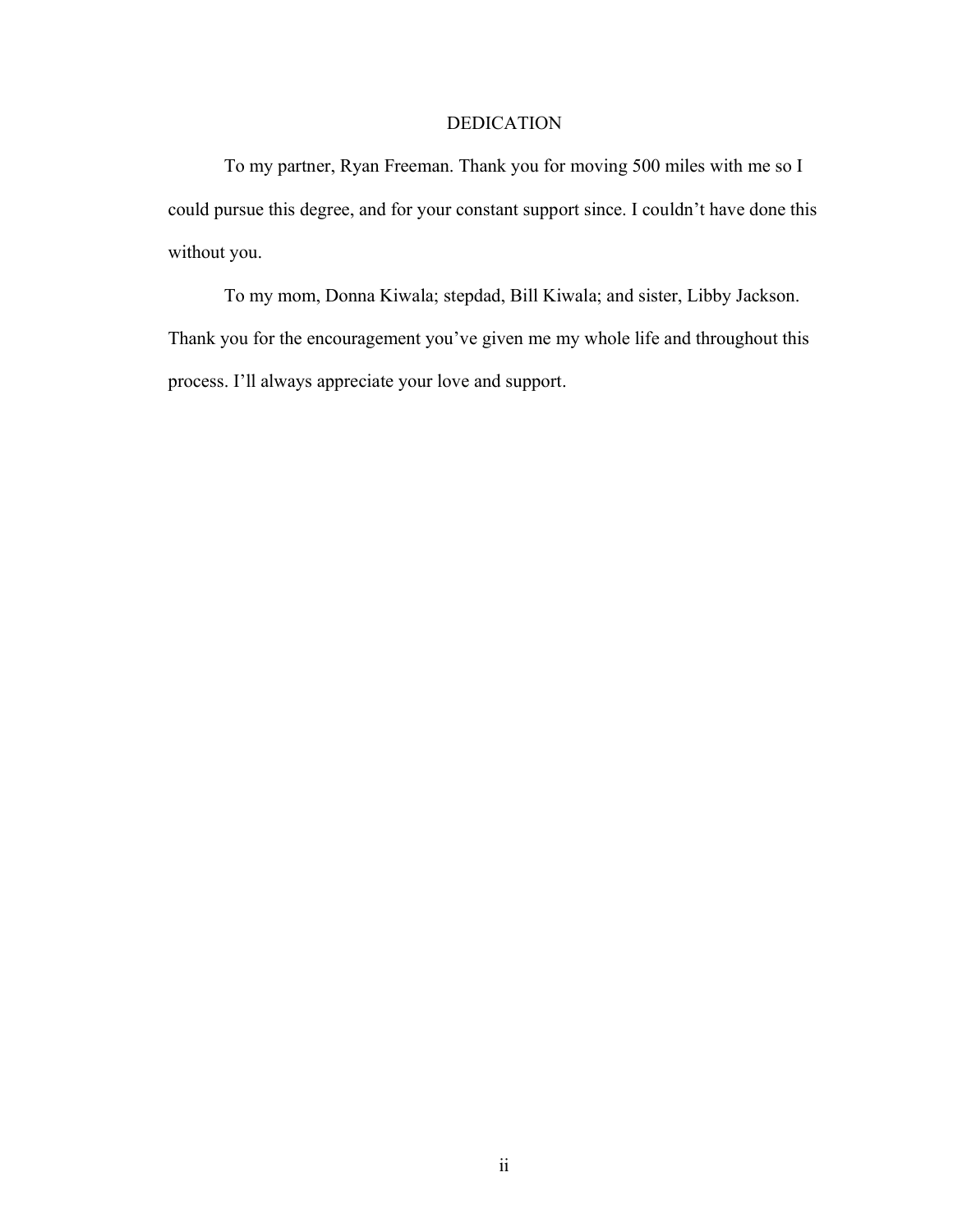#### ACKNOWLEDGEMENTS

I would like to thank my advisors, Dr. Tamara Del Vecchio and Dr. Allison Jaeger, for their guidance and support on this study from its conception through the completion of the final draft. I'm so grateful for all the learning the two of you have provided me.

I would also like to acknowledge the Department of Psychology, who provided the funding for this study. Thank you for helping my research come to fruition.

Finally, thank you to the 82 mothers who participated in this study. I appreciate the time and effort you put into this study and your contribution to psychological science.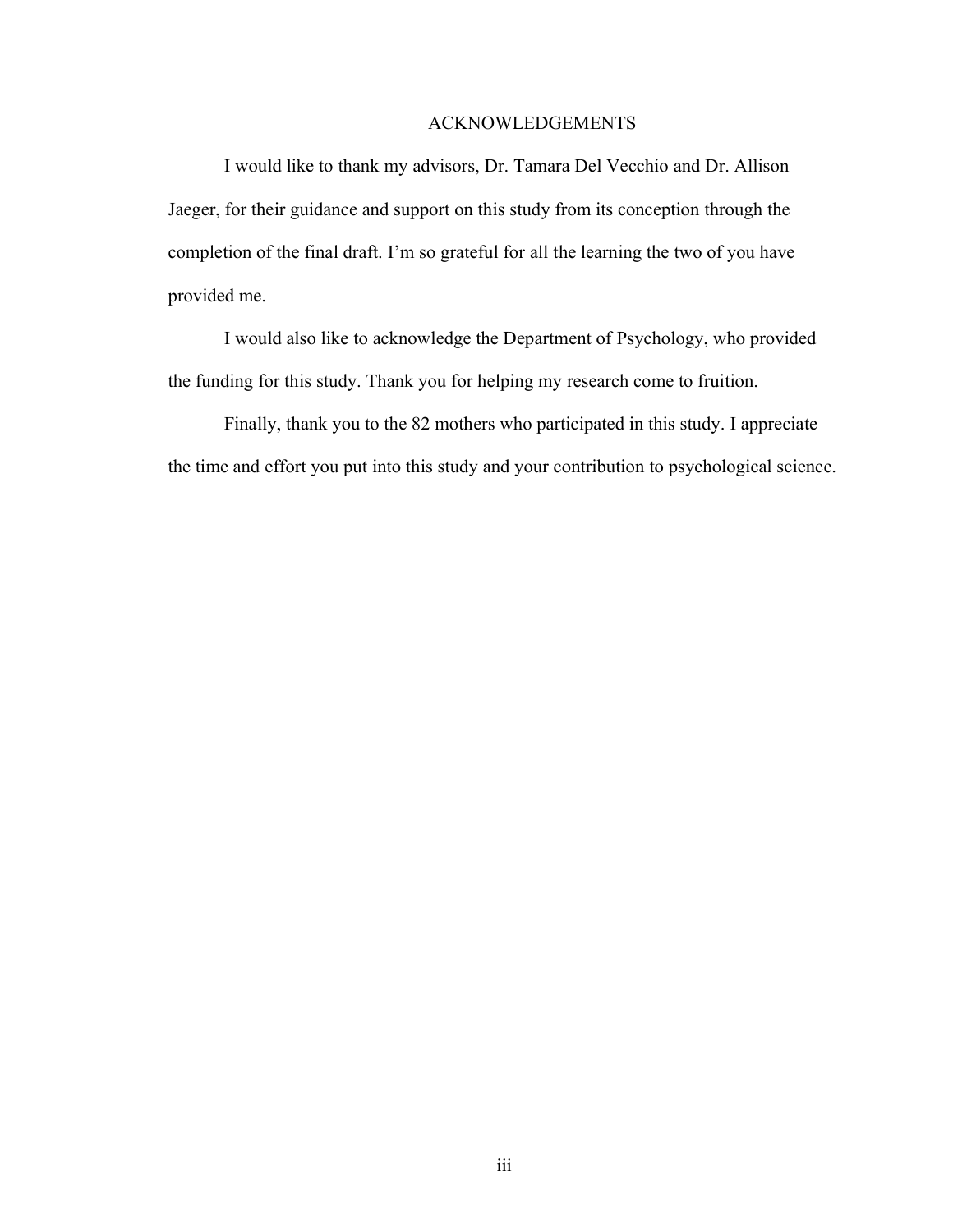| $\ddot{\mathbf{i}}$ |
|---------------------|
| iii                 |
| vi                  |
| vii                 |
| $\mathbf{1}$        |
| $\overline{2}$      |
| 3                   |
| 6                   |
| 7                   |
| 7                   |
| 7                   |
| 7                   |
| 8                   |
| 9                   |
| 9                   |
| 10                  |
| 10                  |
| 11                  |
| 11                  |
| 11                  |
| 12                  |
| 14                  |
| 16                  |
| 17                  |
| 18                  |
| 26                  |

## TABLE OF CONTENTS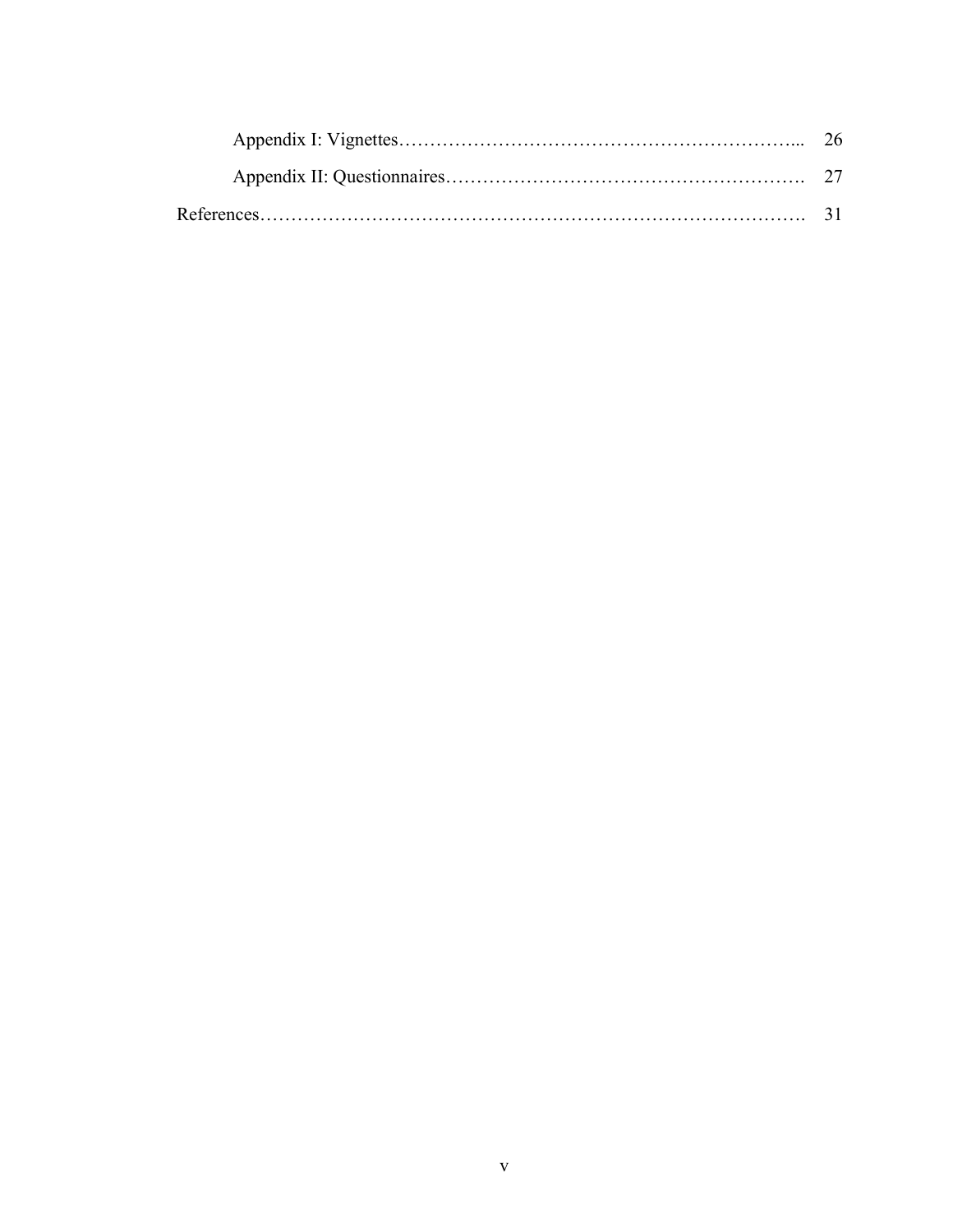## LIST OF TABLES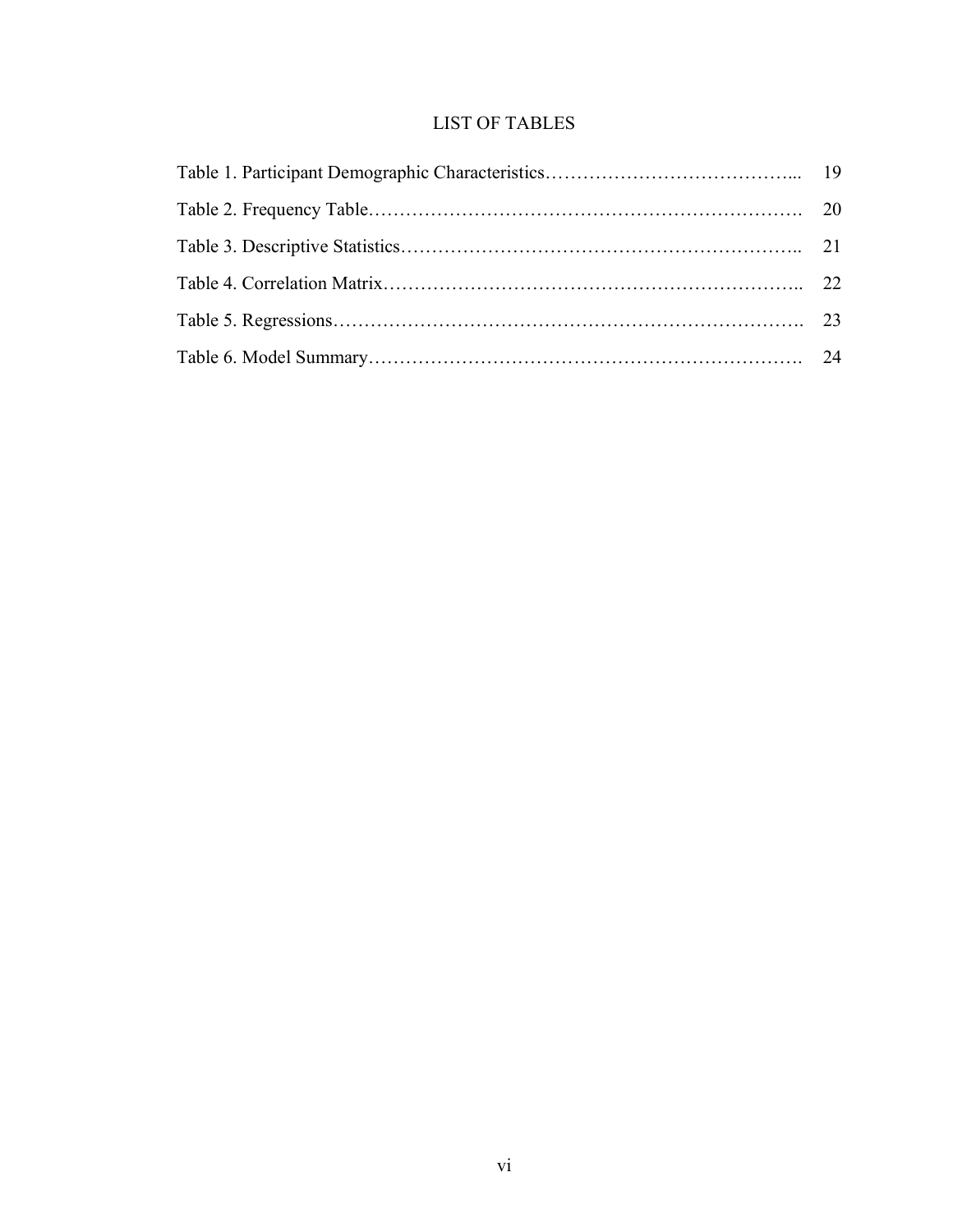## LIST OF FIGURES

|--|--|--|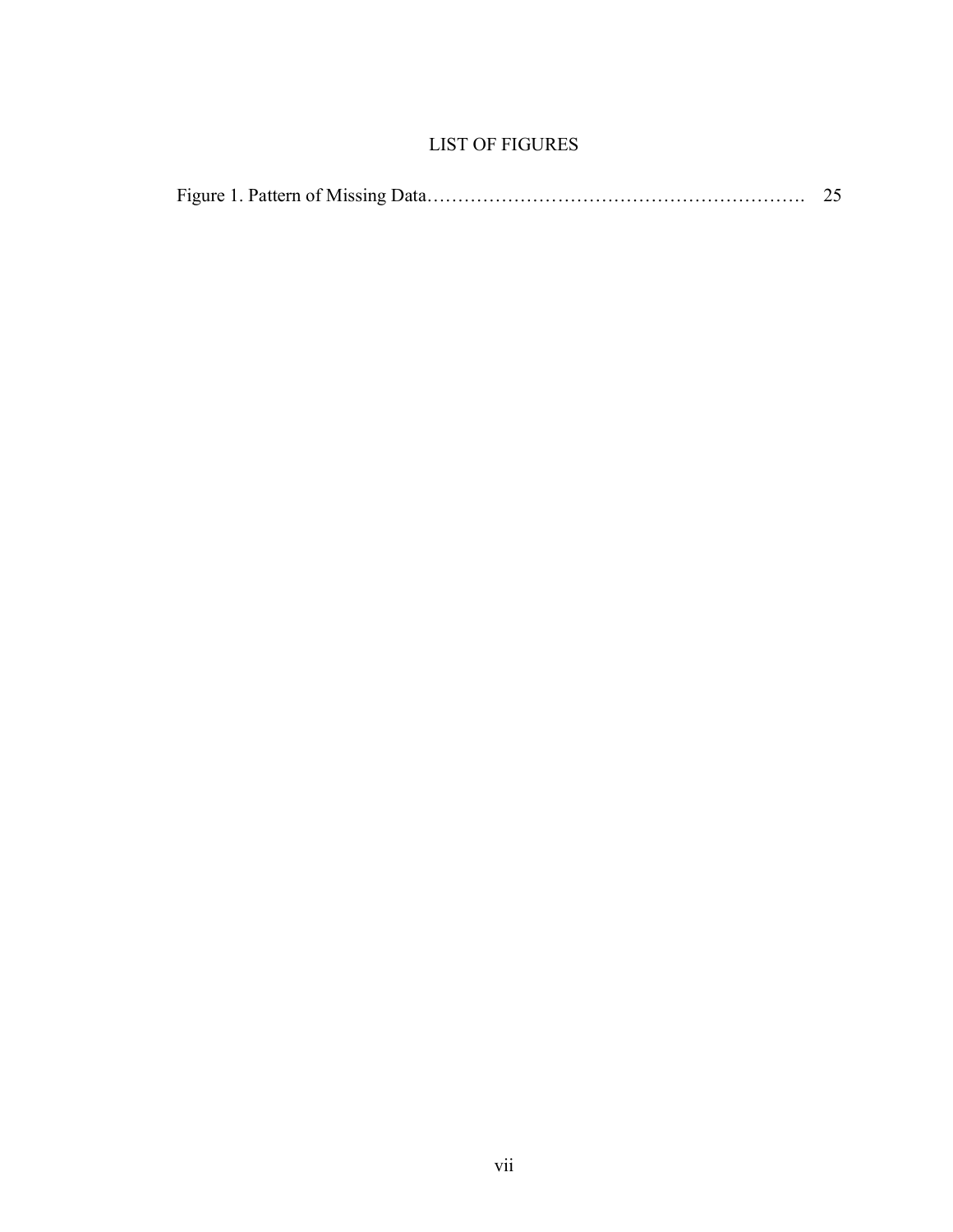#### **Introduction**

Preschool-aged children (3-5 years old) are generally underserved in mental healthcare. The 2016 National Survey of Children's Health found that only about twothirds of children in this age range with depression had received mental health treatment during the prior year (Ghandour et al., 2019). Furthermore, this rate was only about onethird for same-age children with an anxiety, behavioral, or conduct disorder (Ghandour et al., 2019). Compared to children in other age groups, preschool children face the lowest rates of service utilization (Ghandour et al., 2019).

There are several factors which might explain this gap. It is possible these children received treatment from a medical professional, such as their pediatrician, or through their preschool (Ghandour et al., 2019). Alternatively, sociopolitical factors which restrict families' access to care, such as lack of health insurance, have been wellestablished in the literature as barriers to help-seeking and service utilization (Ghandour et al., 2019; Power et al., 2005; Reardon et al., 2017). However, these types of factors alone do not account for all barriers to help-seeking, and it is important to consider other variables involved in the help-seeking process (Aguirre Velasco et al., 2020; Power et al., 2005; Reardon et al., 2017). Additionally, when it comes to interventions intended to improve help-seeking and service utilization, these factors make poor targets, as they are difficult to change (Power et al., 2005).

There are, however, other factors related to help-seeking and service utilization which are more mutable. Broadly speaking, these factors include knowledge, attitudes, and beliefs about mental disorders and their treatment, sometimes referred to as "mental health literacy" (Aguirre Velasco et al, 2020; Jorm et al., 1997; Reardon et al., 2017;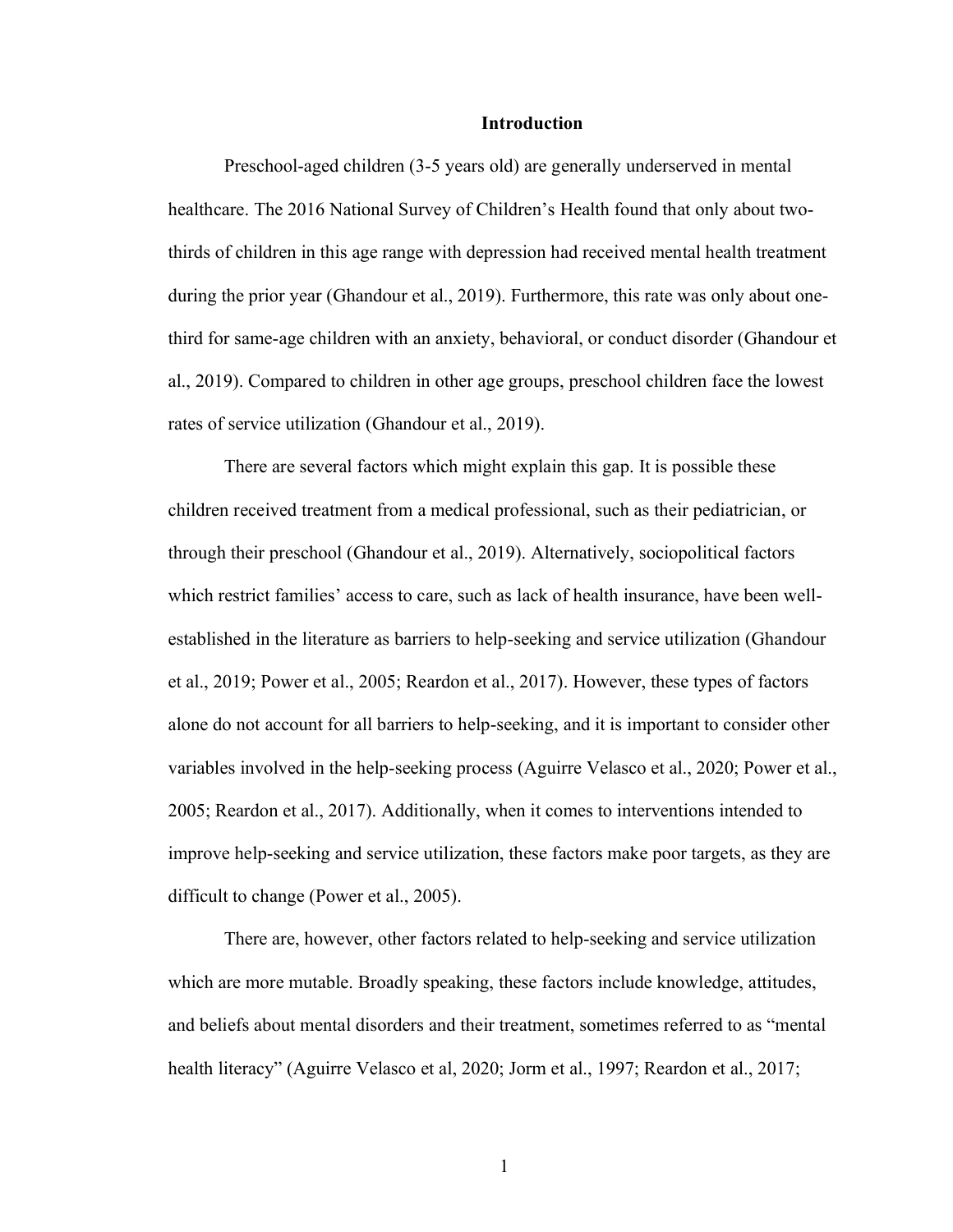Tully et al., 2019). Problem recognition is often considered the first step of the helpseeking process, and it has additionally been identified as a major component of overall mental health literacy (Jorm, 2012; Power et al, 2005; Tully et al., 2019). Problem recognition can be defined as an awareness that an individual's behavior is atypical and cause for concern (Power et al., 2005; Reardon et al., 2017). One explanation for the preschool mental health treatment gap, then, may be that caregivers struggle to recognize their preschool children's behavior and functioning as problematic.

#### **Problem Recognition and Help-seeking**

Previous studies have generally found that adults' and caregivers' problem recognition ability is indeed lacking. In one study, researchers presented adults with vignettes describing an 8- or 14-year-old character with either depression or attentiondeficit/hyperactivity disorder (ADHD; Pescosolido et al., 2008). About 70% of the sample correctly recognized that the child in the depression vignette was experiencing a mental disorder, and about 46% said the same for the ADHD vignette (Pescosolido et al., 2008), reflecting a lack of problem recognition ability. Other studies using the vignette method have replicated this finding (Jorm, 2012; Jorm et al., 2005; Wright & Jorm, 2009). While these research designs are hypothetical, studies of actual parental problem recognition find that rates of recognition for any childhood psychopathology range from 32% to 43% (Johnston & Burke, 2020). Results from both hypothetical and actual problem recognition studies underscore a general lack of problem recognition ability in caregivers.

Further highlighting the importance of problem recognition, several studies suggest that problem recognition is associated with future help-seeking. For example,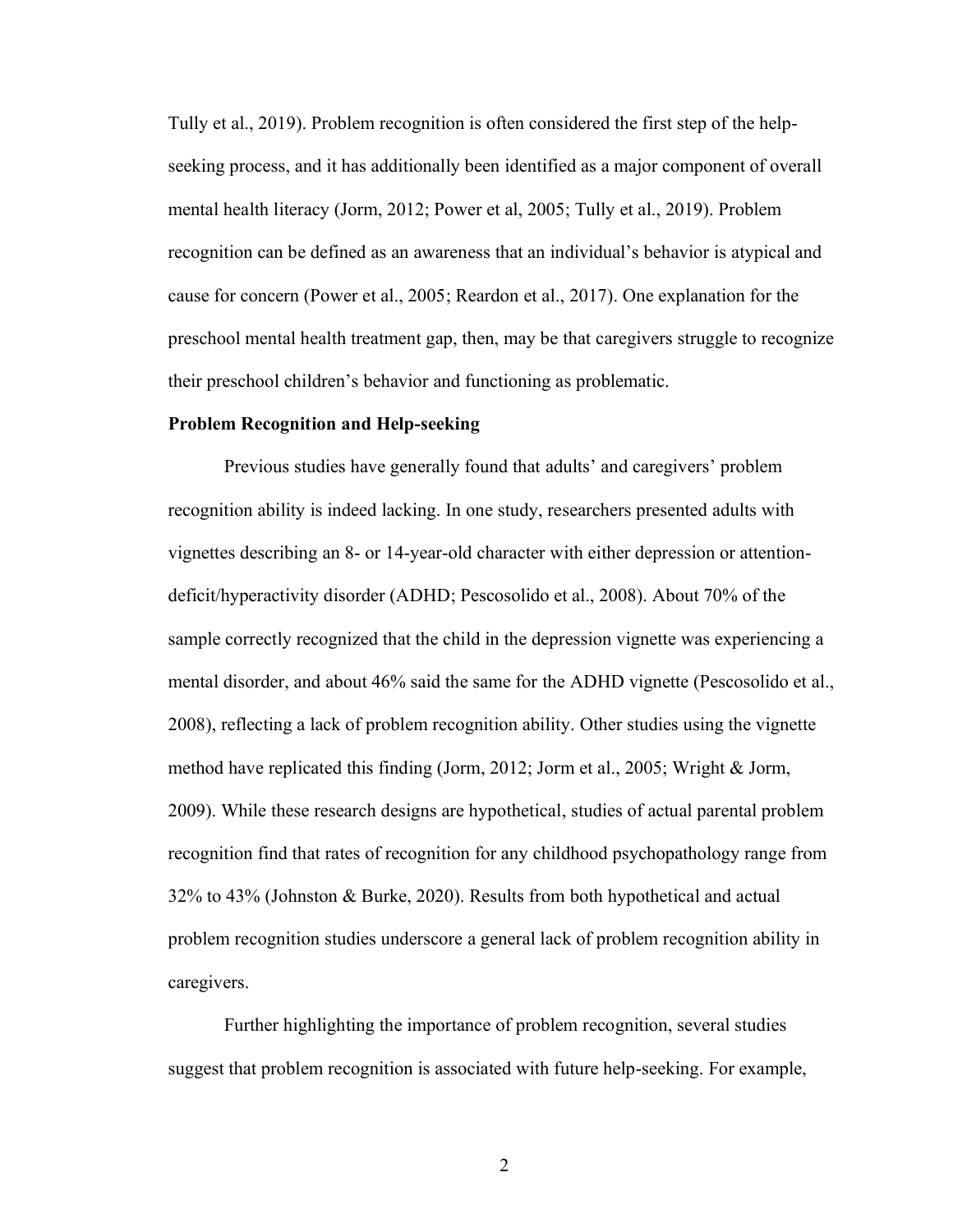adult clients and caregivers often attribute delays in help-seeking to difficulty identifying their own (or their child's) behaviors as symptoms of a mental disorder (Johnston  $\&$ Burke, 2020; Jorm, 2012; Thompson et al., 2008). Similarly, other research has found that significant proportions of caregivers struggle to identify when negative behaviors are normal as opposed to atypical (Tully et al., 2019). Caregivers also often have difficulty identifying which behaviors will resolve on their own and which require treatment (Tully et al., 2019). In all cases, the inability to recognize behaviors as problematic contributes to delays in help-seeking. This trend is worrying given the results of several studies which show that longer delays between the onset of a mental disorder and the start of its treatment are associated with lower rates of improvement than are shorter delays (Altamura et al., 2008; de Diego-Adeliño et al., 2010; Jorm, 2012).

Unfortunately, child mental health literacy and problem recognition is underresearched (Tully et al., 2019), and no studies appear to have examined preschoolers and their caregivers specifically. Examining the link between problem recognition and helpseeking with caregivers of preschoolers may be critical for improving the treatment gap for this vulnerable population.

#### **Conceptualizing Problem Recognition**

Problem recognition is conceptualized in a handful of different ways throughout the literature. Studies of mental health literacy sometimes measure problem recognition by the label or term used by participants to describe an individual's behavior or symptoms. Consistent with the literature summarized above, research has shown that when individuals use accurate diagnostic labels (e.g., "depression"), they are more likely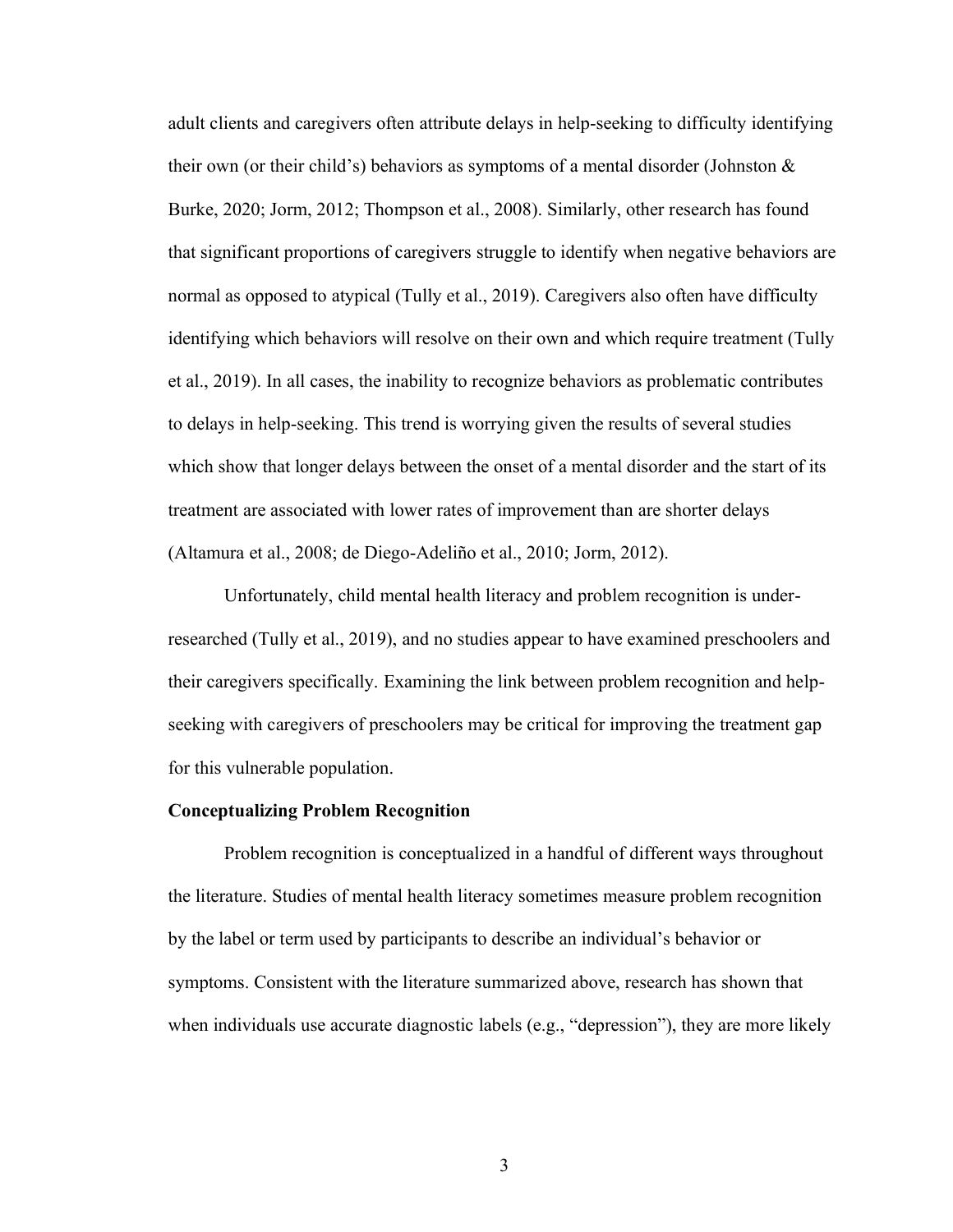to recommend help-seeking than those who use inaccurate or nonclinical labels (e.g., "stress;" Jorm et al., 2006; Wright et al., 2012).

Some researchers have emphasized the potential of this association for improving help-seeking (Wright et al., 2012; Tully, et al., 2019). Accordingly, many mental health literacy interventions target this skill by providing education on the symptomatology of particular disorders (Deitz et al., 2009; Hurley et al., 2018; Tay et al., 2018). Research on these interventions often finds that they successfully increase recognition of the disorder under study (Deitz et al., 2009; Hurley et al., 2018); however, they do not always lead to improvements in help-seeking behavior (Tay et al., 2018; Xu et al., 2018). These findings suggest that accurate labeling may not be sufficient to facilitate help-seeking.

There is indeed some evidence that accurate labeling is not necessary for a person to recognize problems or seek help. For example, Pescosolido and colleagues' (2008) problem recognition study found that while only about 42% of participants accurately labeled ADHD, 76% of them believed that the character would likely need treatment. Similarly, only about 59% of participants accurately labeled depression, but nearly 90% said that treatment was likely necessary (Pescosolido et al., 2008). These findings demonstrate that while participants could not necessarily identify the disorder, many of them still recognized a problem and recommended help-seeking.

Indeed, previous research has identified three other recognition factors associated with help-seeking: the severity of the child's behavior or symptoms; functional impairment caused by the behavior; and caregiver stress due to the behavior (Power et al., 2005).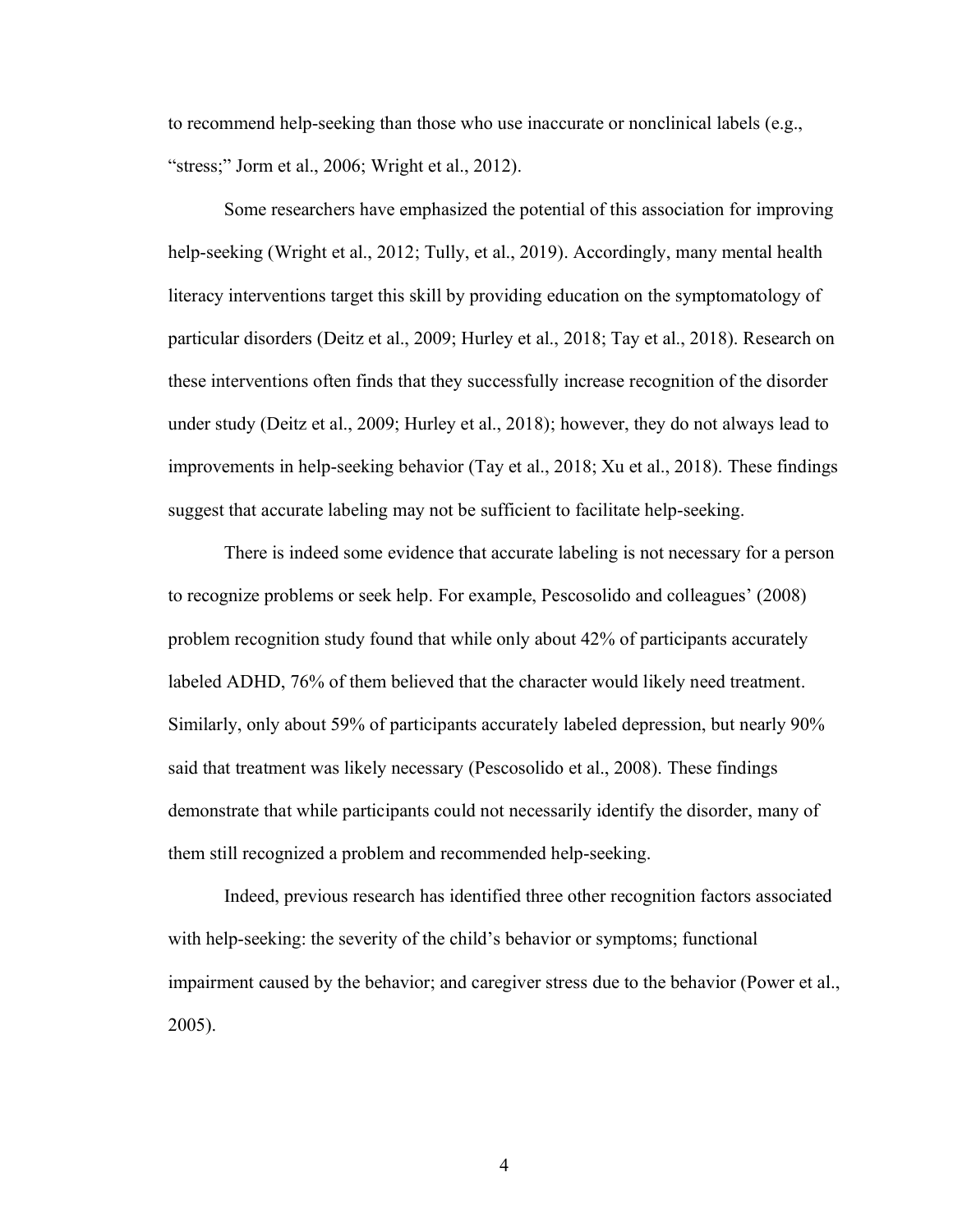Behavior severity is defined several ways in the literature. It sometimes refers to the child's symptom count (Power et al., 2005; Teagle, 2002). Other times, it refers to parental perceptions of seriousness; atypicality of frequency, intensity, or duration; stability; or a combination of these factors (Johnston & Burke, 2020; Pescosolido et al., 2008). In either case, studies demonstrate that behavior severity is often associated with problem recognition and help-seeking. For example, in one study of caregivers of depressed teens, results showed that behavior severity defined by symptom count was one of the strongest predictors of parental problem recognition and service use (Teagle, 2002). In another study which examined perceptions of seriousness, researchers found that adults who rate child's behaviors as more serious are more likely to believe that treatment is necessary (Pescosolido et al., 2008). Regardless of the conceptualization, all these studies underscore the importance of behavior severity for problem recognition and help-seeking processes.

A child's level of functional impairment has also been associated with problem recognition and help-seeking (Power et al., 2005). Functional impairment refers broadly to deficits or decreases in performance at school, in social and family relationships, and in self-fulfillment (Bird et al., 2005). One review of 47 studies found that the presence of school-related problems in adolescents increased parental help-seeking (Zwaanswijk et al., 2003). Similarly, a study of anxiety in preadolescents found that parent-identified school and social impairments were associated with parental help-seeking, as was impairment in home and family activities (Reardon et al., 2020). These findings again highlight the importance of functional impairment to the help-seeking process.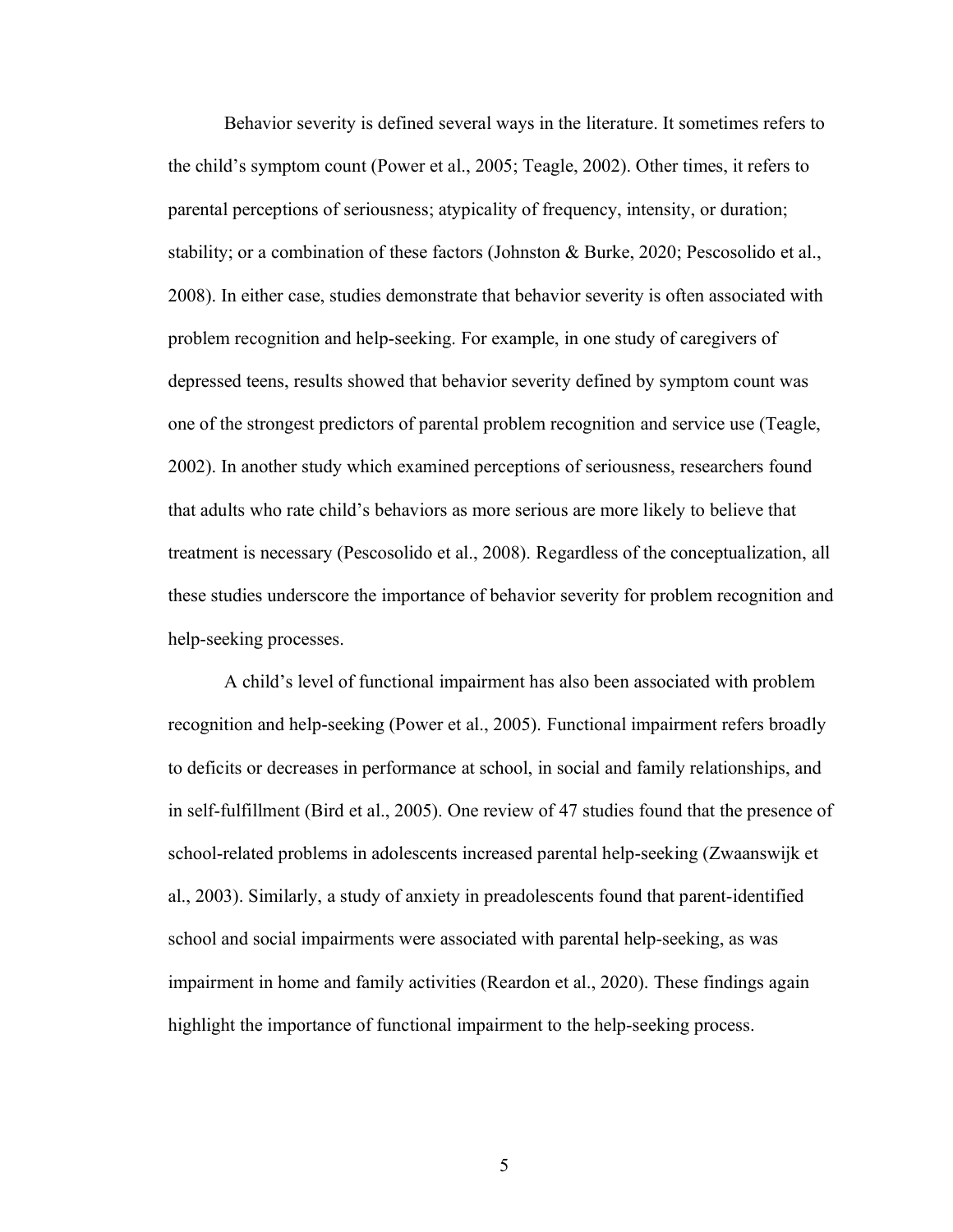Finally, research has demonstrated that caregivers are more likely to seek help if they experience stress related to their child's behavior (Power et al., 2005; Zwaanswijk et al., 2003). Additionally, there is evidence that a caregiver's stress is positively associated with their perception that their child's behavior is problematic (Godoy et al., 2014). In one study, family stress was found to be the biggest predictor of parental problem perception (Teagle, 2002). All these findings are consistent and serve to demonstrate the importance of caregiver stress to the help-seeking process.

Behavior severity, functional impairment, and caregiver stress may explain why caregivers seek help for their children's problems above and beyond what can be explained by labeling alone. However, few, if any, studies have examined these factors in conjunction with labeling.

#### **The Current Study**

The current study aimed to examine labeling, behavior severity, functional impairment, caregiver stress, and help-seeking to learn more about the associations between these variables. Additionally, the study aimed to examine these associations specifically among caregivers of preschoolers to address the gap in representation of this vulnerable population.

To that end, this study posed two hypotheses. The first hypothesis was that labeling, behavior severity, functional impairment, and caregiver stress would all be positively associated with help-seeking behavior. The second hypothesis was that behavior severity, functional impairment, and caregiver stress would explain variance in help-seeking behavior above and beyond that of labeling alone.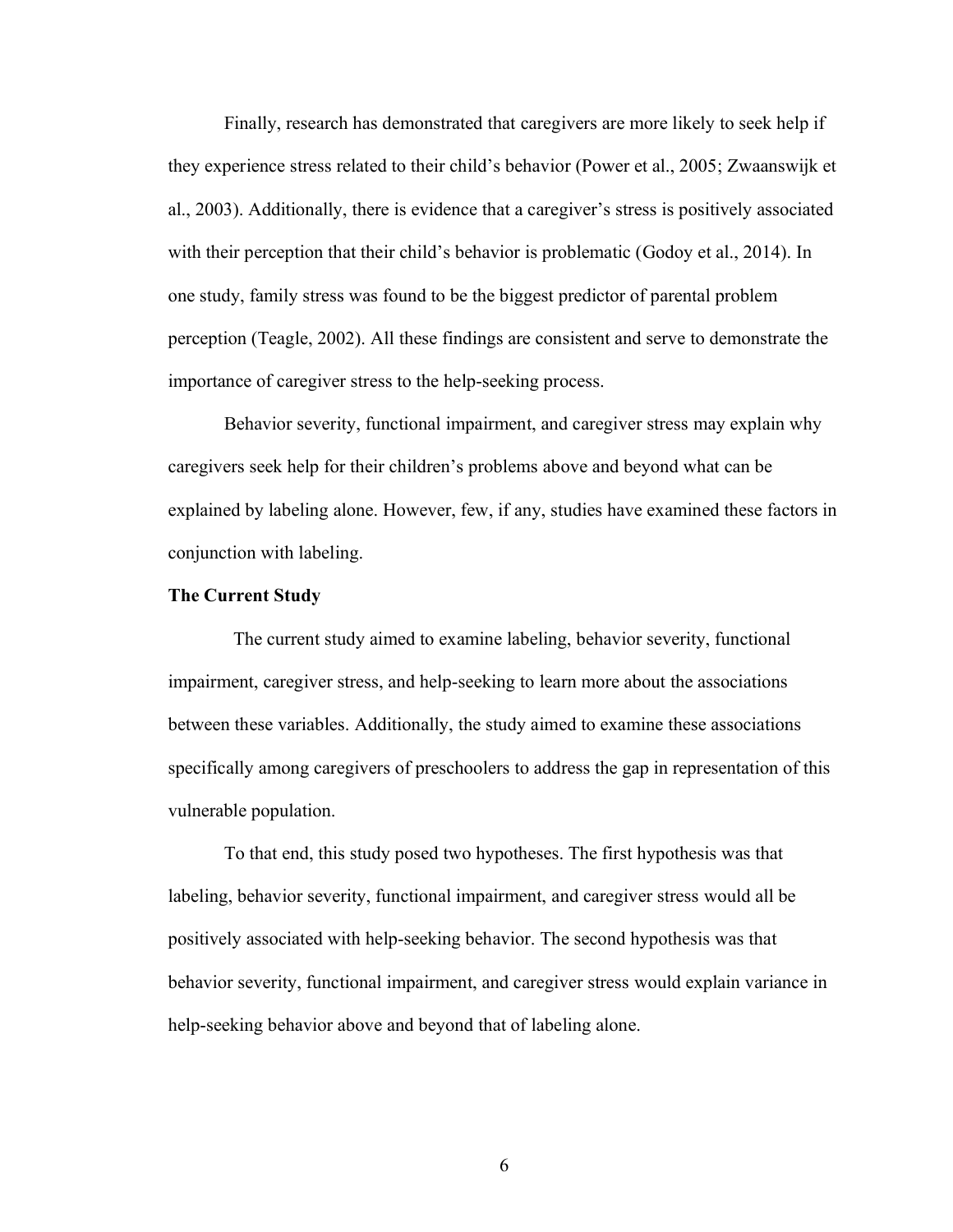#### **Methods**

#### **Participants**

A total of 82 female caregivers participated in the study (see Table 1 for demographic information). To be eligible to participate, caregivers had to identify as female, be at least 18 years old, and have at least one child between the ages of 3 and 5 years old. They were screened via telephone before receiving a link to participate in the study. Participants were recruited via email listservs, posts on Facebook and other social media platforms, and flyers posted in the community. Participants received a \$5.00 gift card for their time in the study.

#### **Procedure**

After consenting, participants read three vignettes describing a preschool-aged child with depression, anxiety, or ADHD. The vignettes were presented in a random order to each participant. Following each vignette, participants completed several measures to assess their problem recognition and help-seeking behavior. Finally, participants completed a demographic questionnaire.

#### *Vignettes*

Three vignettes described a preschool-aged character with depression, anxiety, or ADHD (see Appendix I). These disorders were chosen for this study because they are the most prevalent among preschool-age children (Centers for Disease Control and Prevention, 2020; Ghandour et al., 2019). Each vignette described behavior based on the *DSM-5* criteria for diagnosis for that disorder in early childhood. For example, depression in early childhood can often present as irritability, so the character in the vignette is described as "irritable" and "moody." Furthermore, each vignette included at least the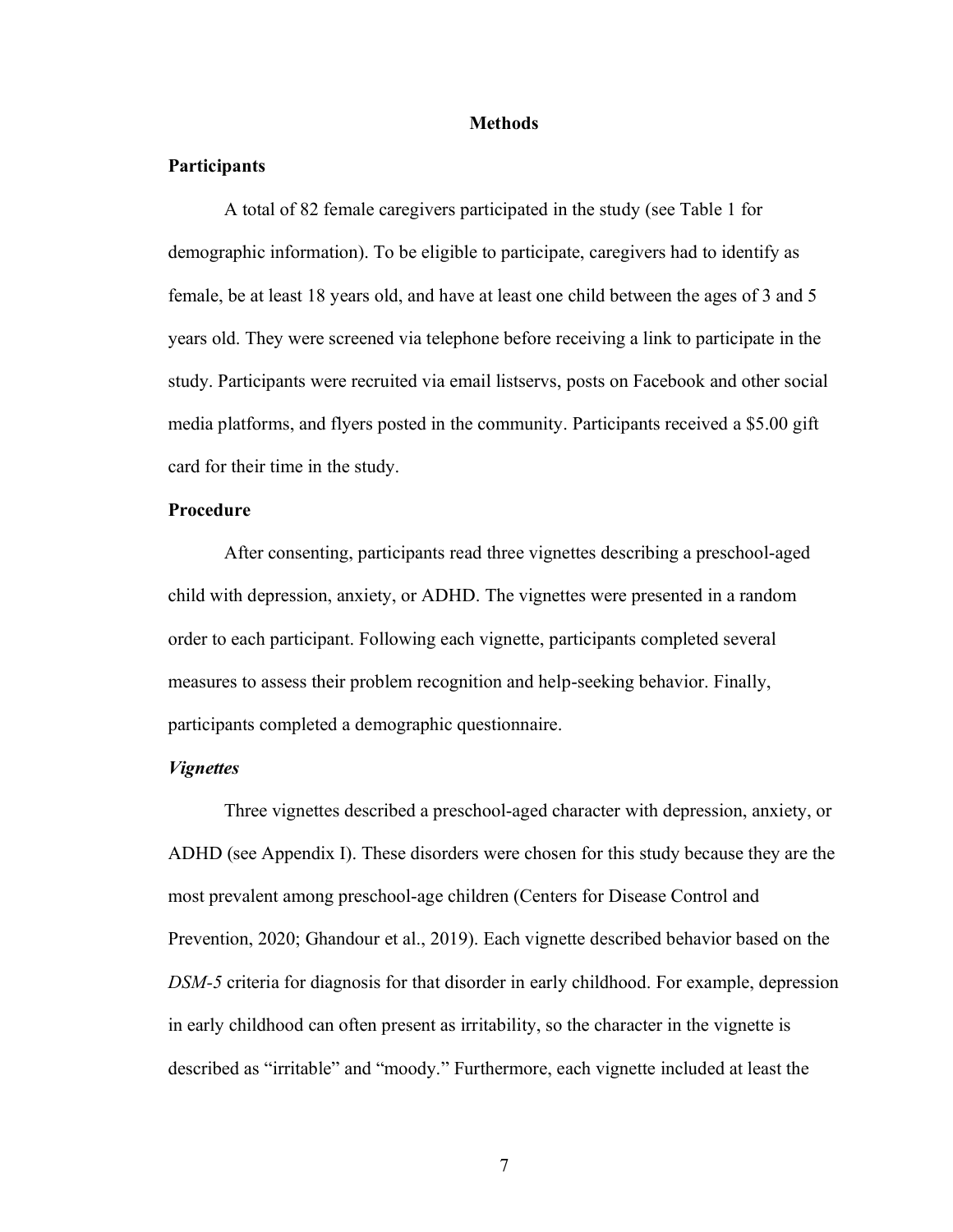minimum criteria necessary for diagnosis per *DSM-5* criteria for that disorder. As another example, the depression vignette describes six symptoms of depression (five are required for diagnosis), which are present both at home and at the character's preschool. The vignettes were validated by a sample of psychology graduate students, who read each vignette and responded to a series of questions about how accurately the vignette represented the intended disorder in early childhood.

The age and sex of the character in the vignette was matched to the age and sex of the participant's child to anchor the vignettes to the participant. If the participant had more than one child within the age range, they were instructed to provide the age and sex of the child whose birthday was next.

#### *Label*

Labeling was measured by two variables: labeling of the character's behavior as a mental disorder and providing the correct diagnostic label. For the former, participants were asked to rate the likelihood that the character in the vignette was experiencing a mental disorder on a five-point Likert scale form "very unlikely" to "very likely." (See Appendix II to view this item and the rest of the questionnaire in its entirety.) Responses to this item were averaged across the three vignettes to create an overall score of the participants' perception that the characters in the vignettes were experiencing a mental disorder. Higher scores indicate higher agreement that the character was experiencing a mental disorder.

For the second variable, participants were asked to rate the likelihood that the character in the vignette was experiencing depression, anxiety, and ADHD on the same five-point Likert scale. Participants were asked to provide ratings for all three disorders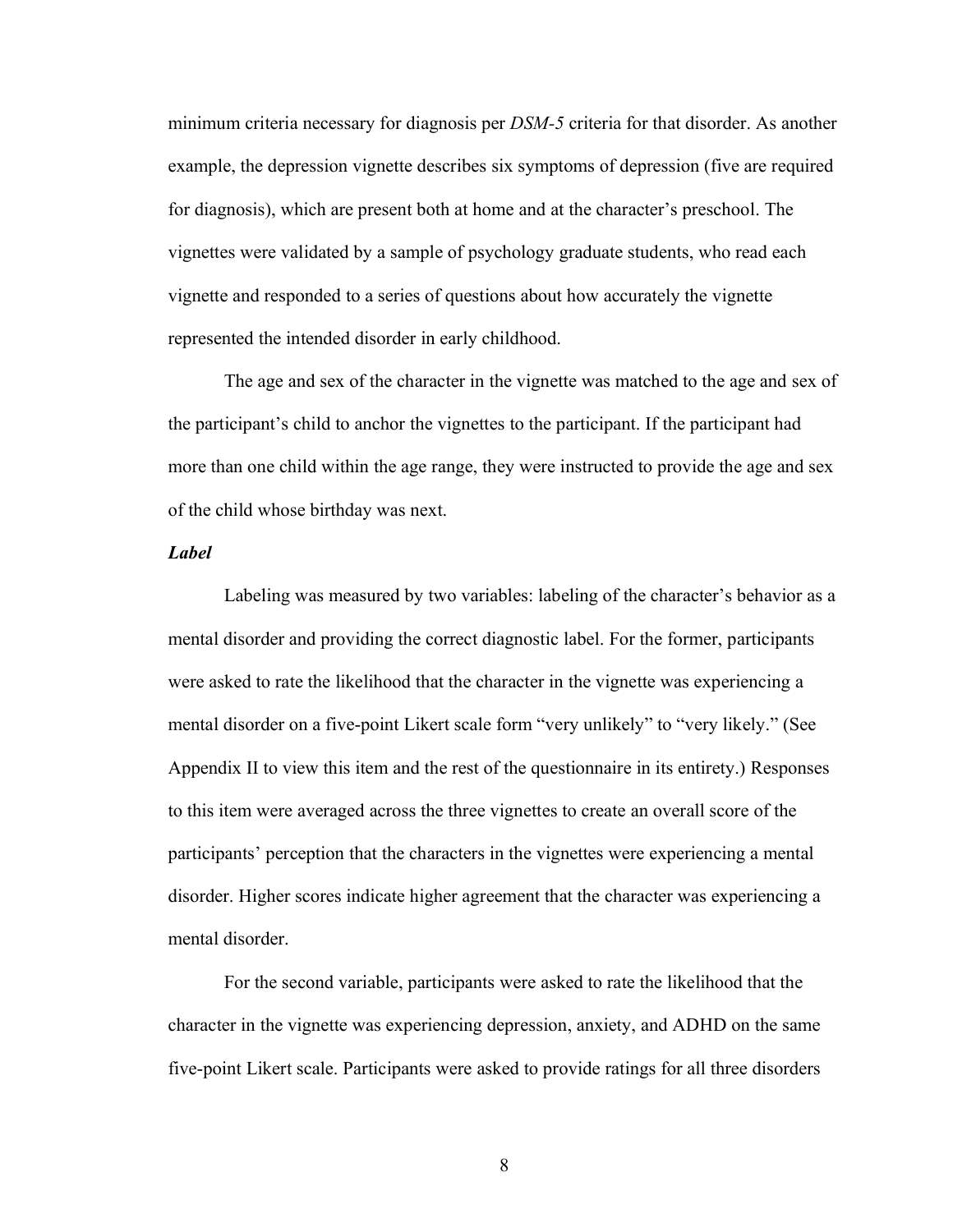for each vignette. The response for each matching vignette-item pair (e.g., likelihood that the character was experiencing depression for the depression vignette) was averaged across all the vignettes to create an overall score representing the accuracy with which participants labeled each vignette with the correct diagnosis. Higher scores indicate higher accuracy of labeling with the correct diagnosis.

#### *Behavior Severity*

Behavior severity was measured by a single item asking participants to rate the severity of the character's behavior in the vignette on a five-point Likert scale, from "not at all severe" to "very severe." These items were averaged across the three vignettes to create a single score. Higher scores indicate a perception of higher behavior severity.

#### *Functional Impairment*

Functional impairment was measured by eight items adapted from the Brief Impairment Scale (BIS; Bird et al., 2005). The BIS is a 23-item measure of functioning which examines domains including interpersonal relations, academic functioning, and self-fulfillment (Bird et al., 2005). The eight items used in this study were adapted from the interpersonal subscale, as the other subscales are not applicable to the preschool population. The items measure the child's impairment in relationships with family, teachers, and peers (Bird et al., 2005). Items were adapted by revising their language to reflect the hypothetical nature of the survey (e.g., from "Do you think the character has..." to "Do you think the character would have..."). Participants responded to the items on five-point Likert scale from "no problem" to "a serious problem," and their responses were averaged across all three vignettes to create an overall score of their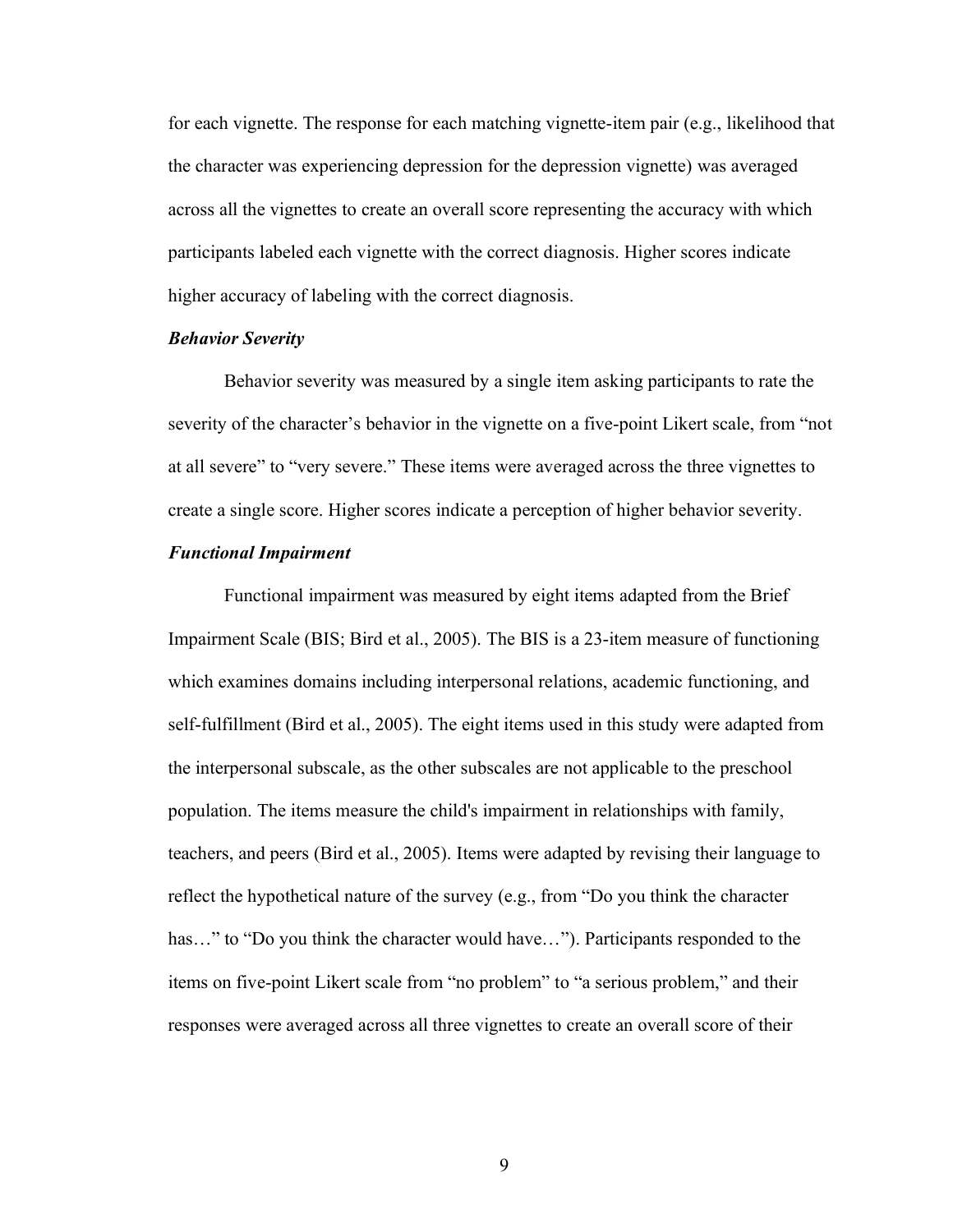perception of the character's functional impairment. Higher scores indicate a perception of greater functional impairment.

#### *Caregiver Stress*

Caregiver stress was measured by eight items adapted from the Parenting Stress Index - Short Form (PSI-SF; Abidin, 2012). The PSI-SF is a 36-item self-report scale which measures caregiver stress across three subscales of parental distress, parent-child dysfunctional interactions, and difficult child behaviors (Abidin, 2012). All items in this study were adapted from the parenting distress subscale, as the other subscales did not apply to the hypothetical nature of this study. The items measure domains including competence, role restriction, and isolation (Abidin, 2012). The items were adapted by instructing participants to respond to the questions as if the character in the vignette was their child. The language of the questions was also changed to reflect the hypothetical nature of the survey (e.g., from "I feel..." to "I would feel..."). Participants responded to the items on a five-point Likert scale from "strongly disagree" to "strongly agree," and their responses were averaged over all three vignettes to create an overall score of their perception of stress related to the character's behavior. Higher scores indicate higher stress.

#### *Help-seeking*

Help-seeking was measured by a single item asking participants to rate how likely they would be to seek help for the behavior described in the vignette on a five-point Likert scale, from "very unlikely" to "very likely". The response to this item was averaged across the three vignettes to create a single score. Higher scores indicate a greater likelihood to seek help.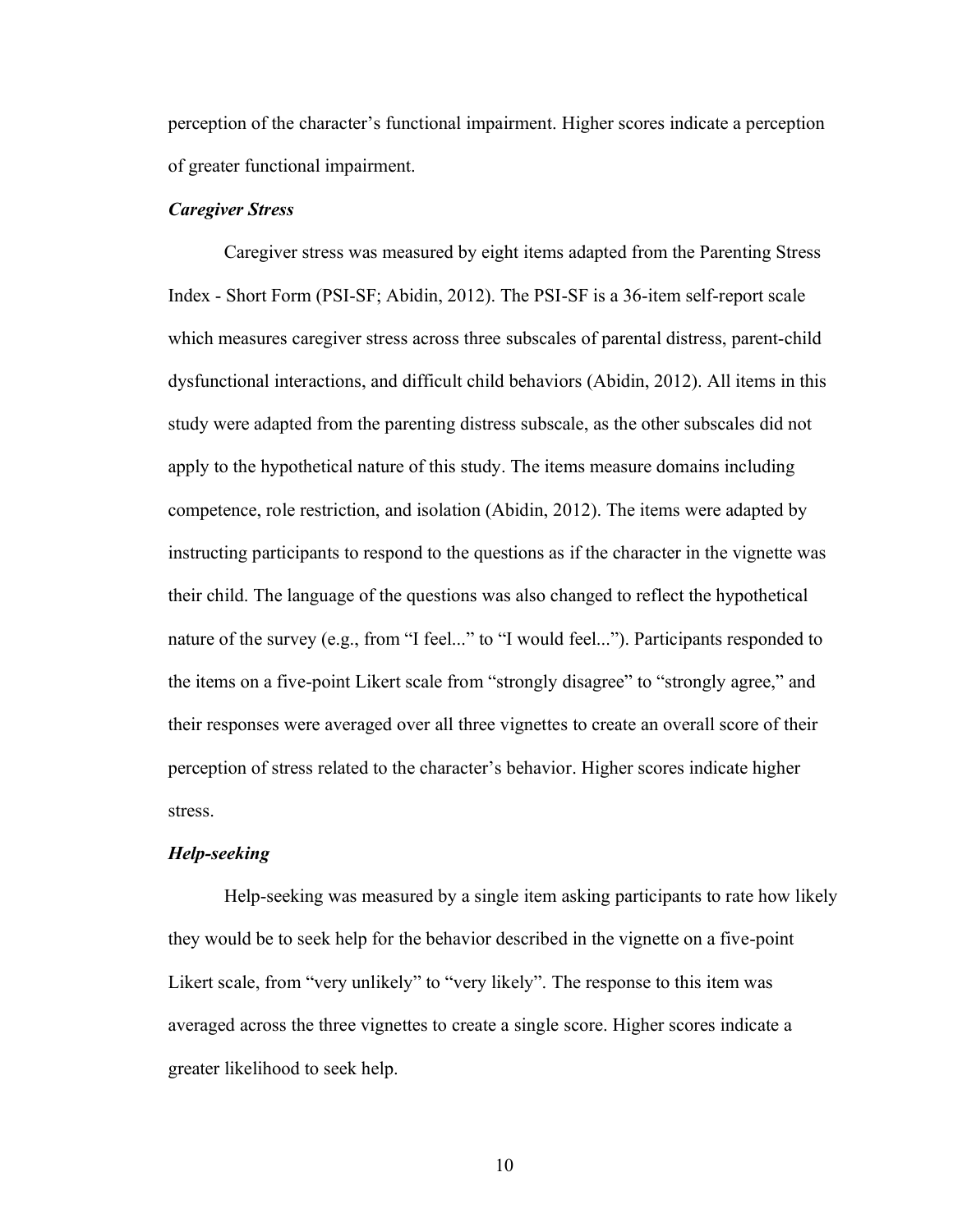#### **Results**

#### **Missing Data**

The missingness of the data was examined before conducting any analyses. In total, 12% of the data was missing, ranging from 0% to 19.5% for each variable. To test the assumption that data was missing completely at random (MCAR), Little's test was conducted,  $\chi^2 = 10.70$ ,  $p = .30$ . These results fail to reject the assumption that the data is MCAR. Because Little's test only provides weak evidence for MCAR, visualizations of the data were also examined. Figure 1 shows the pattern of missingness between variables. The figure reveals a monotone pattern, one in which missing data in one column corresponds with missing data in the next. The order of the variables in the figure matches the order in which variables were collected during the study, suggesting the pattern of missingness corresponds with drop-out during the study. It was therefore assumed that the data was missing at random (MAR).

To account for this, the regression analyses were conducted using full-information maximum likelihood (FIML). Unfortunately, FIML cannot be used in conjunction with Spearman correlations, so the correlations were conducted using pairwise deletion.

#### **Correlates of Help-seeking**

Frequency and descriptive statistics are presented in Tables 2 and 3. Of note, the distribution for help-seeking in this sample was extremely skewed. Because of this, Spearman's correlation was used to test the first hypothesis. A significant correlation was found between label as a mental disorder and help-seeking,  $r_s = .67$ ,  $p < .001$ . Additionally, there was a significant correlation between correct diagnostic label and help-seeking,  $r_s = .49$ ,  $p < .001$ , as well as for behavior severity and help-seeking,  $r_s =$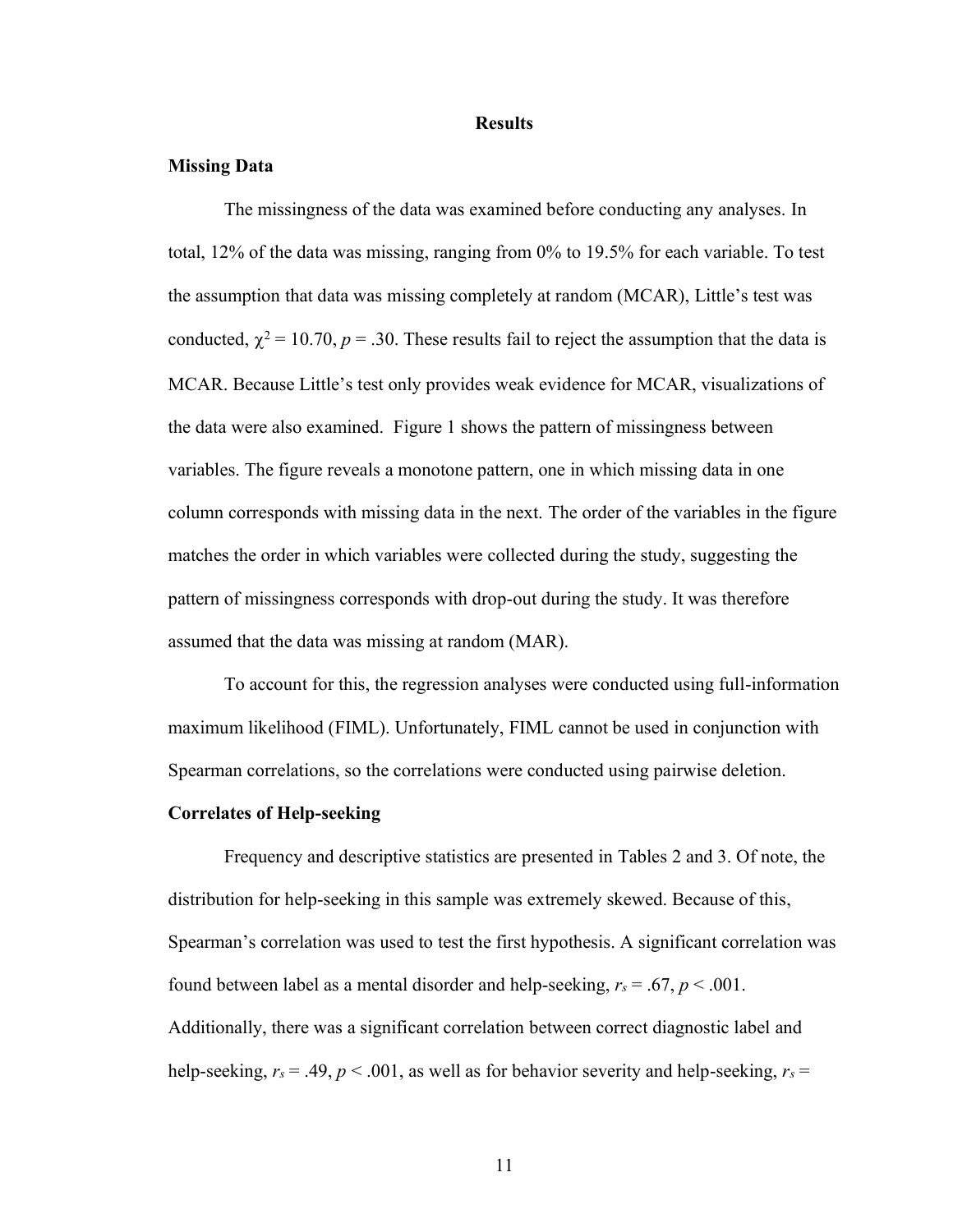.61, *p* < .001. Correlations between help-seeking and the other variables were not found to be statistically significant. Therefore, the first hypothesis that all variables would be positively correlated with help-seeking was found to only be partly supported. Table 4 shows the correlation matrix for all the variables.

#### **Variance in Help-seeking**

To test the second hypothesis, a three-stage hierarchical linear regression was conducted with help-seeking as the dependent variable. For the first step, the demographic variables of the child's age, child's sex, race, and income were entered. For race, "white" was coded as "0" and all other responses as "1." Household income greater than \$50,000 per year was coded as "0" and income less than \$50,000 per year was coded "1." For the child's sex, "male" was coded as "0" and "female" was coded as "1." The regression statistics are reported in Table 5.

For the second step, the predictor variables of label as a mental disorder and correct diagnostic label were added to the analysis. Labeling the behavior as a mental disorder explained unique variance in help-seeking,  $z = 4.57$ ,  $p < .001$ , but correctly identifying the diagnosis did not,  $z = 0.79$ ,  $p = .43$ . The  $R<sup>2</sup>$  value for this model was .54, an increase of .46 from the previous model. This change was found to be significant,  $\chi^2$ difference  $= 47.67$ ,  $p < .001$ . Table 6 contains summary and comparison statistics for the models.

Finally, behavior severity, functional impairment, and caregiver stress were added to the analysis in step three. Labeling the behavior as a mental disorder continued to explain unique variance in help-seeking with the addition of these variables,  $z = 2.96$ ,  $p =$ .003. Additionally, behavior severity was found to explain unique variance in help-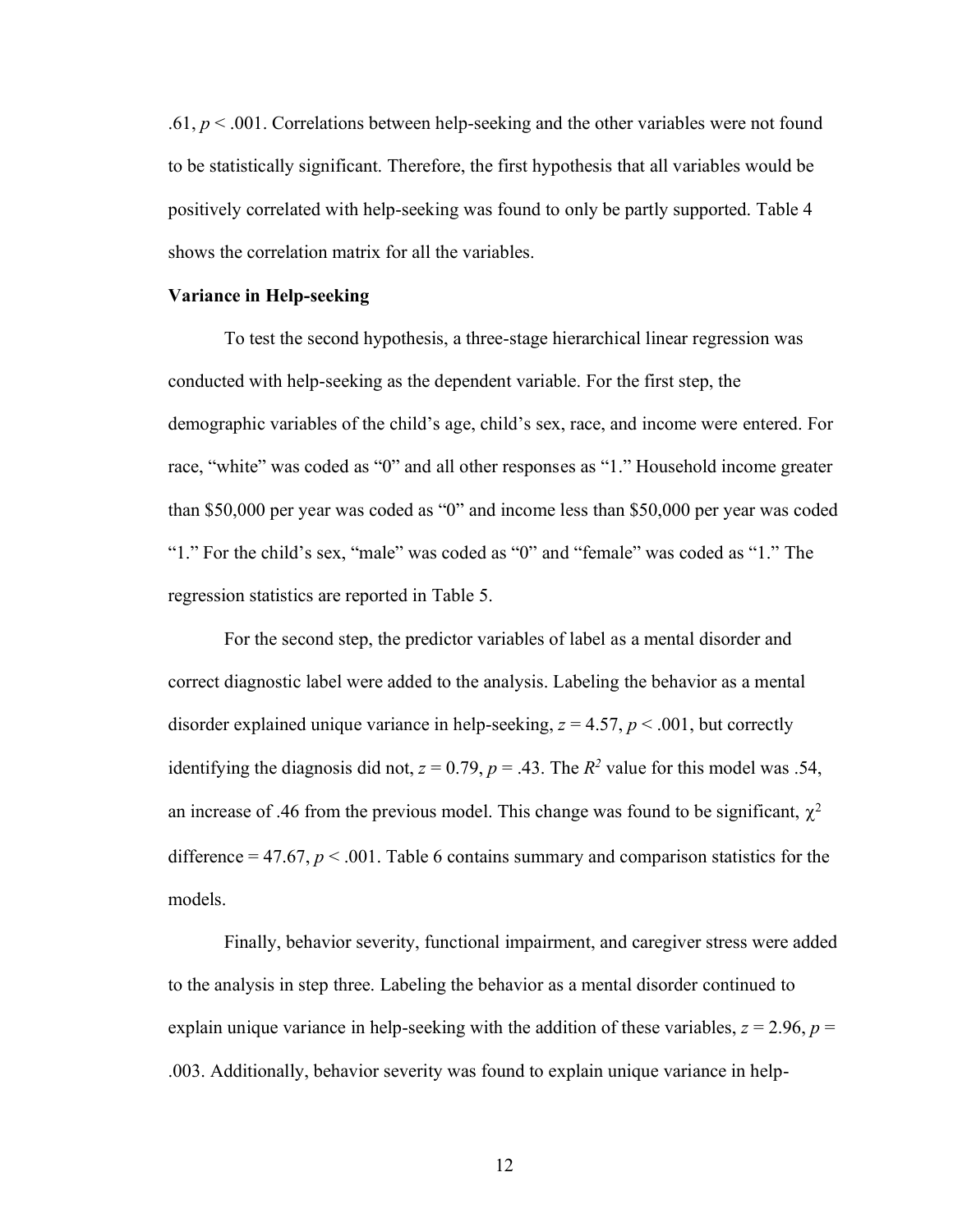seeking,  $z = 4.47$ ,  $p < .001$ , as was caregiver stress,  $z = .3.10$ ,  $p = .002$ . However,

functional impairment did not explain unique variance in help-seeking,  $z = -0.32$ ,  $p = .74$ . The  $R<sup>2</sup>$  value for this model was .66, an increase of .12 from the previous model. This change was statistically significant,  $\chi^2$  difference = 20.63,  $p < .001$ . These results support the hypothesis that behavior severity, functional impairment, and caregiver stress explain variance in help-seeking above and beyond what is explained by labeling alone.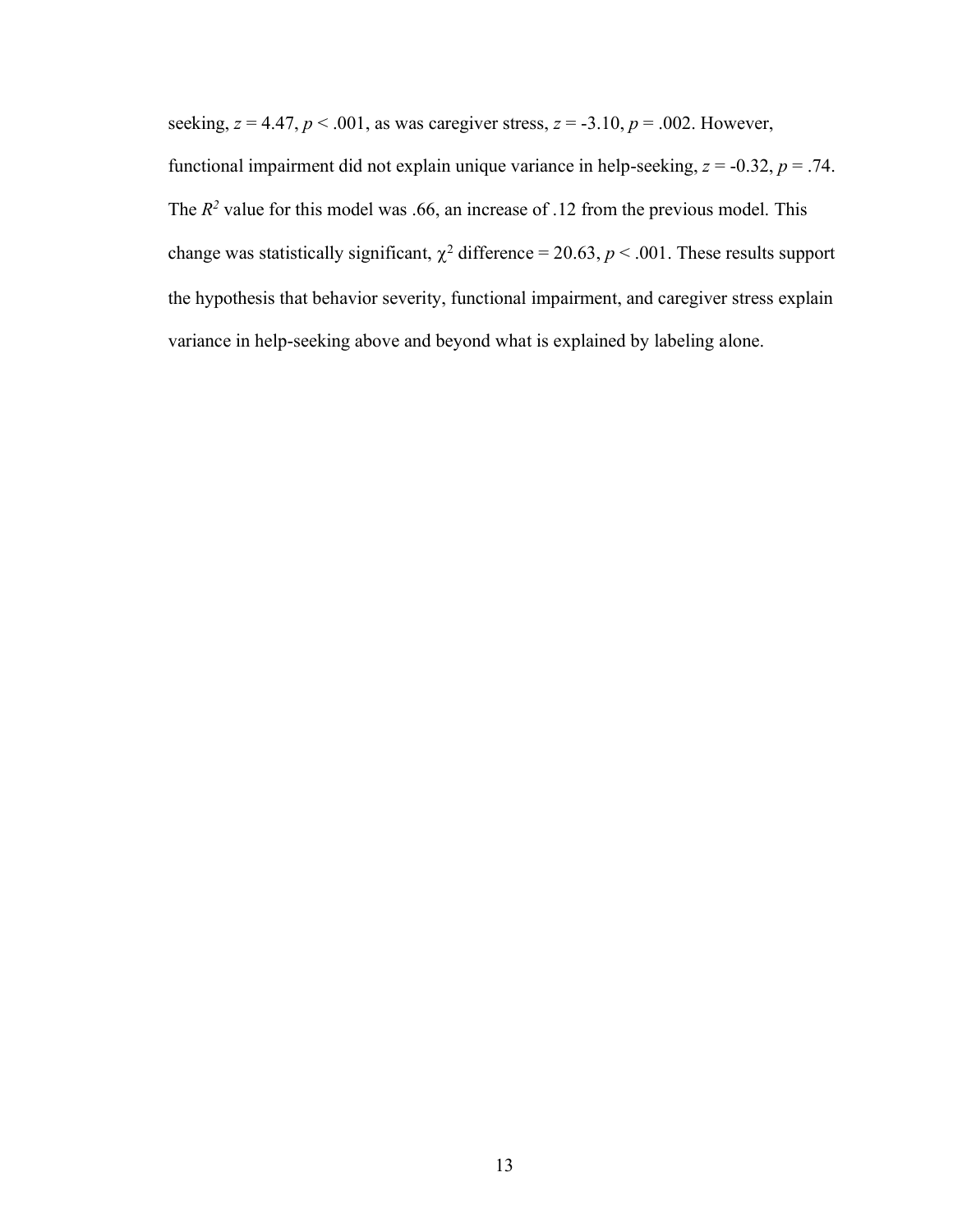#### **Discussion**

The current study examined associations between labeling, behavior severity, functional impairment, caregiver stress, and help-seeking. The first hypothesis that these variables would all be positively associated with help-seeking was partly supported.

The results of this analysis serve to replicate previous findings among an understudied population, caregivers of preschoolers. The findings suggest that the ability for caregivers to recognize behavior as a mental disorder, accurately apply a diagnostic label, and recognize behavior as severe meaningfully contribute to mental health helpseeking. Although this finding had been established with caregivers of school-age children and of adolescents (Jorm et al., 2006; Pescosolido et al., 2008; Teagle, 2002; Wright et al., 2012), this represents a new finding concerning caregivers of preschoolers. Taken together, these results suggest that similar to caregivers of older children, labeling and perceptions of severity play a major role in the problem recognition and help-seeking processes among caregivers of preschoolers.

However, a significant association was not found between help-seeking and functional impairment or caregiver stress. These variables have been associated with help-seeking in previous research (Power et al., 2005; Reardon et al., 2020; Zwaanswijk et al., 2003), and so one would expect them to replicate in this study as well. One explanation for this finding may be due to the nature of the study. For example, the vignettes used in this study contained relatively little information regarding the characters' social functioning. However, the measure of functional impairment used in this study asked exclusively about the characters' social functioning. This mismatch may explain the unexpected results regarding functional impairment in this study. Another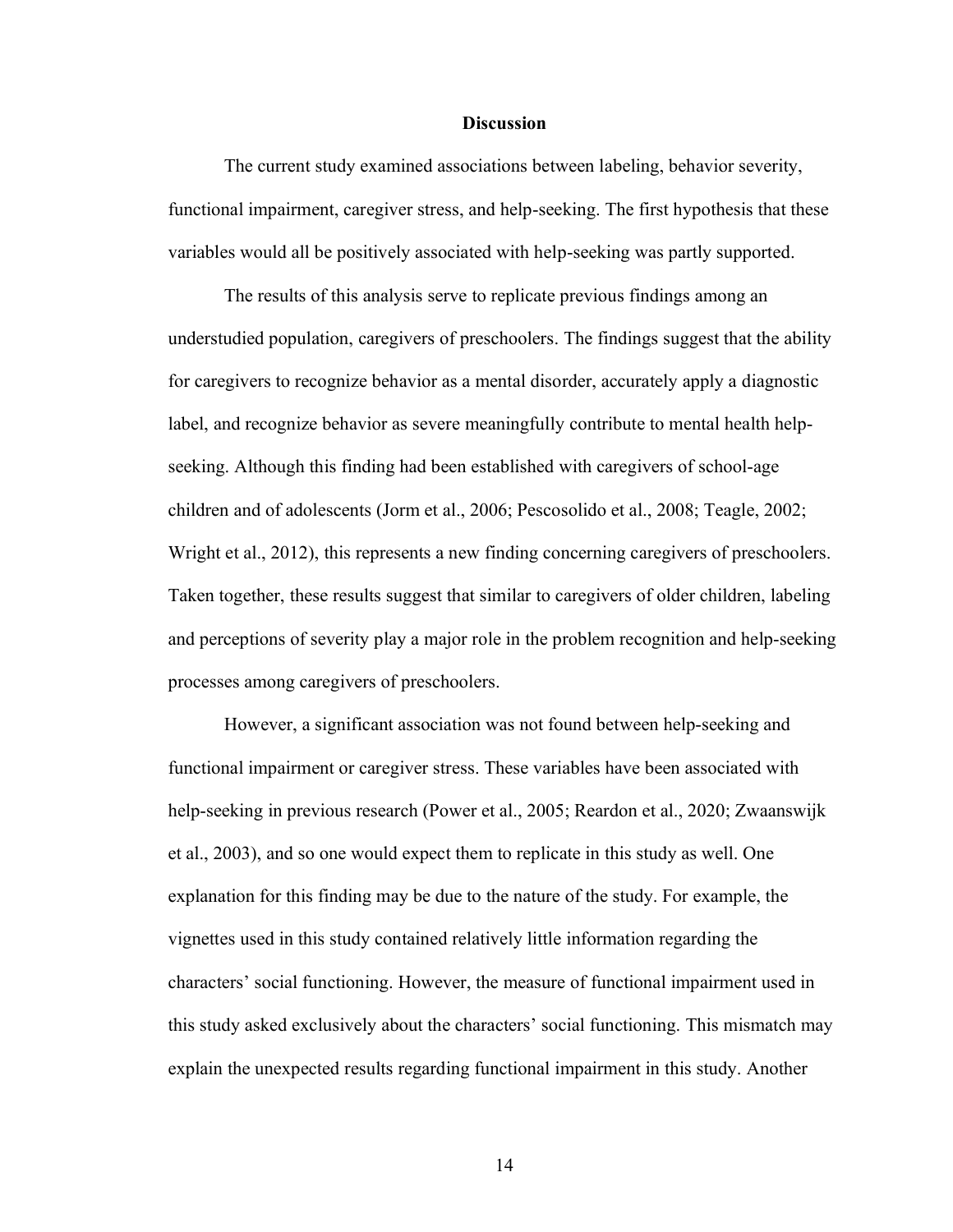explanation for these results, and the finding regarding caregiver stress, may have to do with the hypothetical nature of the study. Since participants responded to an imagined situation, they may have responded to items differently than they would if they had responded based on personal experience.

The second hypothesis that behavior severity, functional impairment, and caregiver stress would explain variance in help-seeking behavior above and beyond that of labeling alone was supported by the results of this study. Although some researchers have emphasized the importance of accurate labeling for help-seeking (Wright et al., 2012; Tully, et al., 2019), the results of this study show that labeling is not the only important factor in the help-seeking process. Rather, caregiver perceptions of behavior severity, functional impairment, and stress all contribute meaningfully to caregiver problem recognition. Perhaps caregiver perceptions facilitate accurate labeling, which in turn leads to improved problem recognition and health-seeking outcomes. Further research is, of course, needed; however, these results suggest a direction for the future of research in this area. Additionally, these results may be used to improve problem recognition and help-seeking among caregivers of preschoolers, a population which is particularly underserved in mental healthcare.

Notably, the individual variables which explained significant variance were label as a mental disorder, behavior severity, and caregiver stress. This suggests that these variables are of particular import to problem recognition and help-seeking processes. For example, perhaps severity and stress contribute to a caregivers' interpretation that a child's behaviors are symptoms of a mental disorder. However, the exact associations between these variables are not yet clear.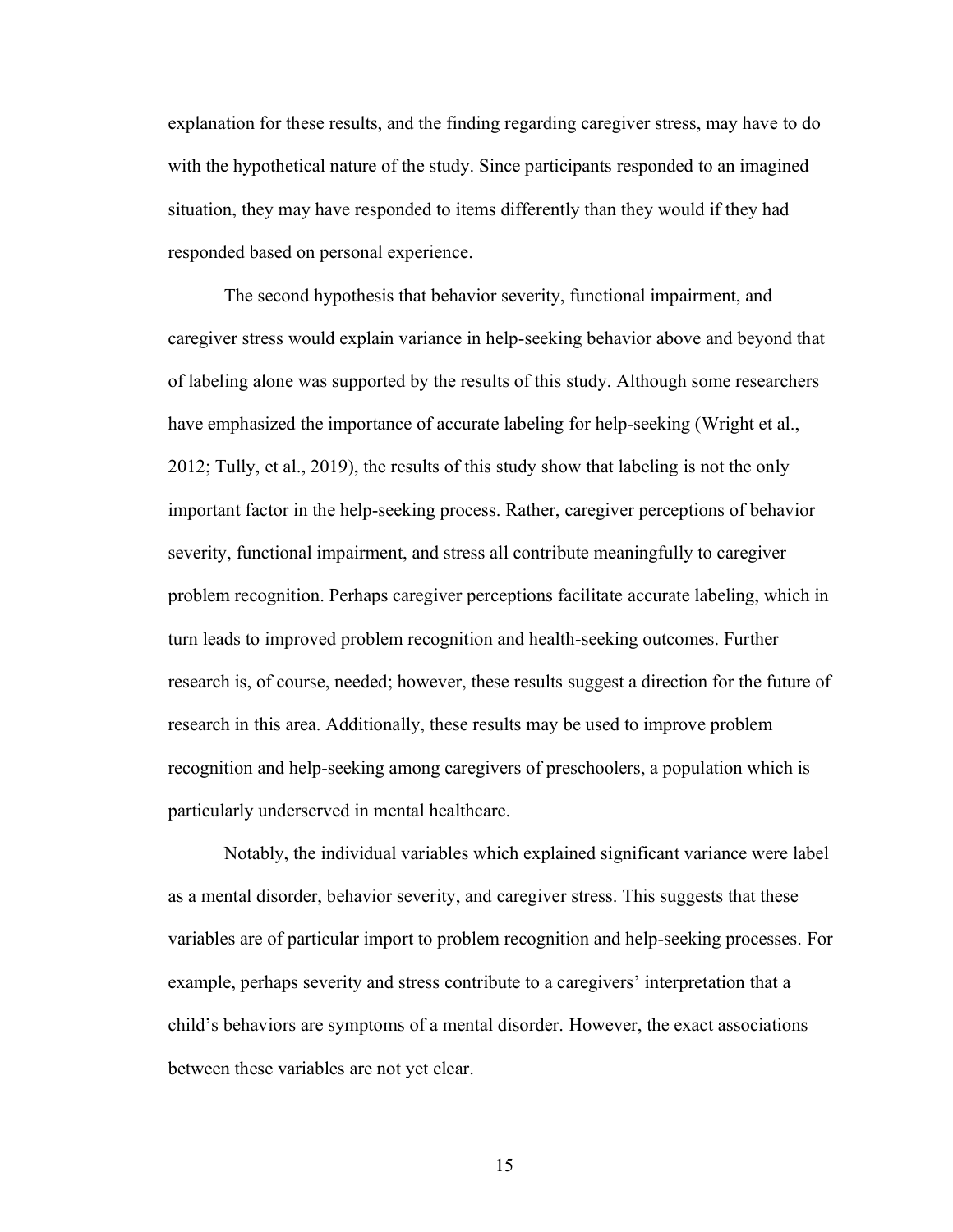Complicating our interpretations is that the coefficient for caregiver stress was negative, meaning that help-seeking decreased as caregiver stress increased. This finding is the opposite of what would be expected, given previous literature which shows positive associations between these variables (Power et al., 2005; Zwaanswijk et al., 2003). One explanation for this is that caregivers may reach a threshold of stress which paralyzes their help-seeking ability. Alternatively, this may be due to the hypothetical nature of the survey, which may have led participants to respond differently than they would in a reallife situation. Perhaps participants had difficulty accurately imaging the stress they would feel if the situations in the vignettes were to happen in real life. Further research may help to clarify this finding.

#### **Clinical Implications**

Many help-seeking interventions educate participants on the symptomatology of a given disorder as a means of improving accurate disorder labeling, and therefore, problem recognition and help-seeking (Deitz et al., 2009; Hurley et al., 2018; Tay et al., 2018). However, the results of this study suggest that this may not be the best avenue for improving these skills.

Rather, researchers and clinicians may see greater gains by working to improve caregiver perceptions of behavior severity. This might be achieved by providing education to parents on developmental milestones and typical challenges during a particular developmental period. For example, for caregivers of preschoolers, clinicians might teach caregivers about aggression in toddlerhood and early childhood, including when it typically first appears, how often it occurs, and how long this period usually lasts. Clinicians might also provide examples of severe or otherwise atypical aggressive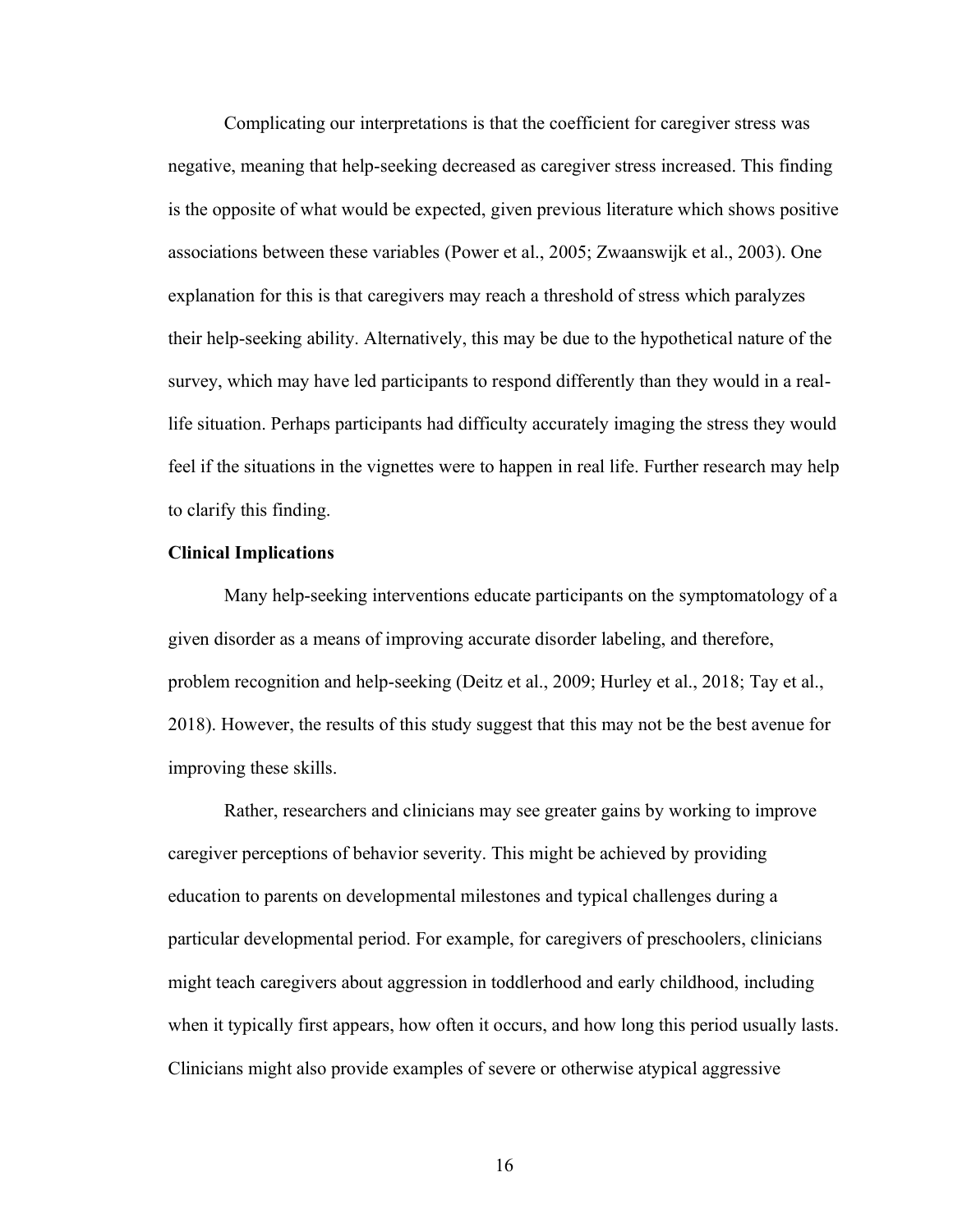behavior patterns. This would serve to provide caregivers with anchors for both expected and problematic behavior. All of this could help parents determine whether behaviors are severe, and furthermore, whether they necessitate professional help. Finally, clinicians could teach parents strategies for reducing these problem behaviors as well as referrals and resources for seeking professional help if needed.

Aside from potentially being more efficacious, an intervention of this style would also have the advantage of being more easily disseminated. Rather than needing multiple interventions to discuss the symptomatology of several disorders, clinicians could educate caregivers more broadly on behaviors which indicate mental health problems, tailoring the intervention only developmentally.

#### **Limitations**

There are some limitations to the current study which warrant consideration. As has already been mentioned, the hypothetical nature of the study may have led participants to respond differently than they might in a real-world situation. Although the results of the current study may be still useful to clinicians and researchers, further investigations might attempt to examine these processes with caregivers of preschoolers who are at-risk families or who are already involved in the help-seeking process.

Another limitation of this study is that all variables were collected via self-report measures, which means the results may reflect certain biases. For example, participants may have been responded to items based on how they thought they "should" respond, and not based on their own judgment or opinions. Future research into this area might supplement self-report measures with observational or historical data, such as past help-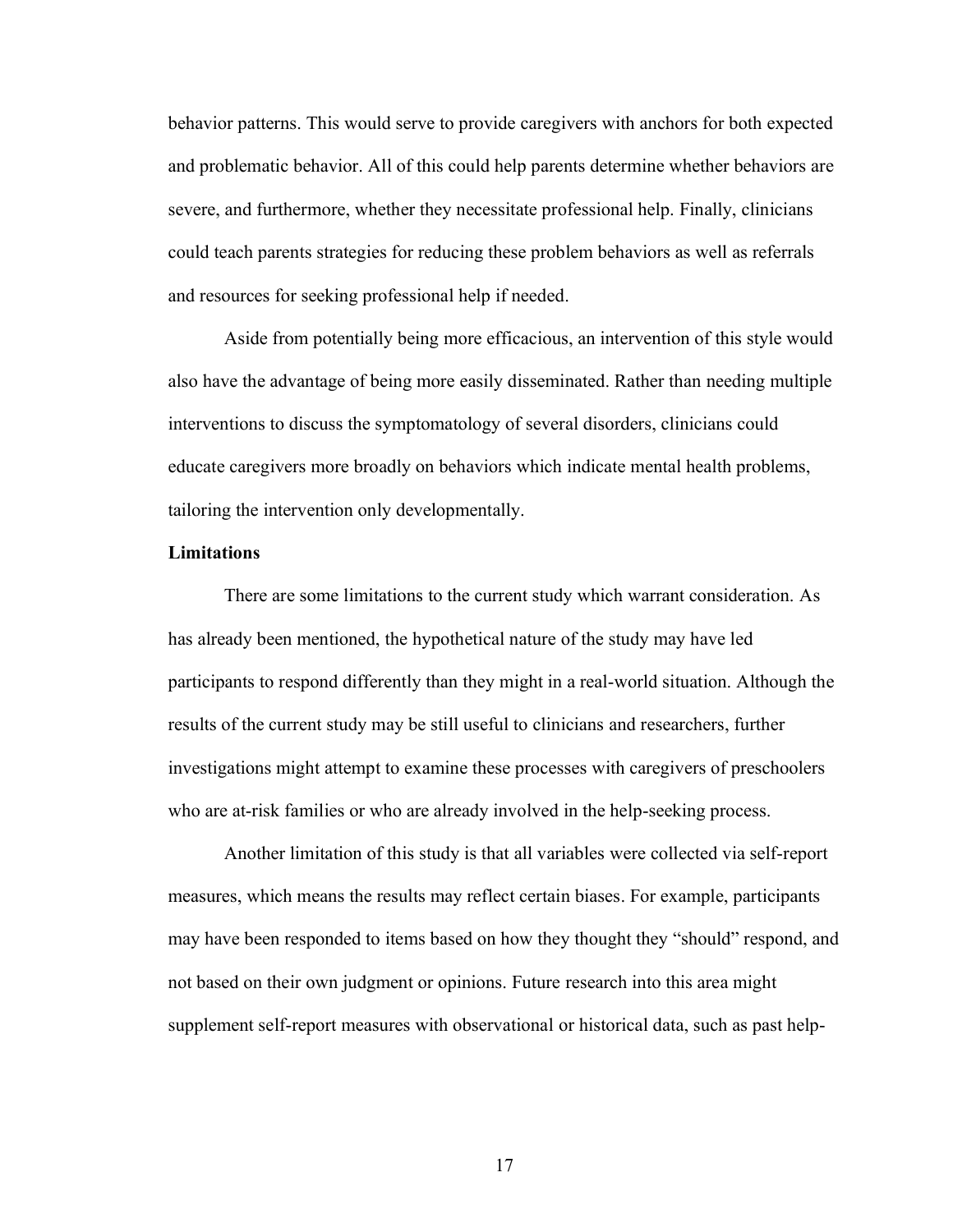seeking behavior. Making this methodological change in future research may help to reduce bias.

Finally, the results of the regression analysis in this study should be accepted with caution as it is the first to demonstrate these results. Replication of this study and these findings is necessary before the results can be fully accepted.

#### **Conclusions**

In summary, the current study adds to psychologists' understanding of the helpseeking process. Particularly, the findings demonstrate that caregiver perceptions of their children's behavior and functioning may contribute more to this process than their ability to recognize and label behavior according to DSM classifications. This provides an important first step for improving the efficacy of help-seeking interventions, and more importantly, for improving mental health outcomes for vulnerable children and families.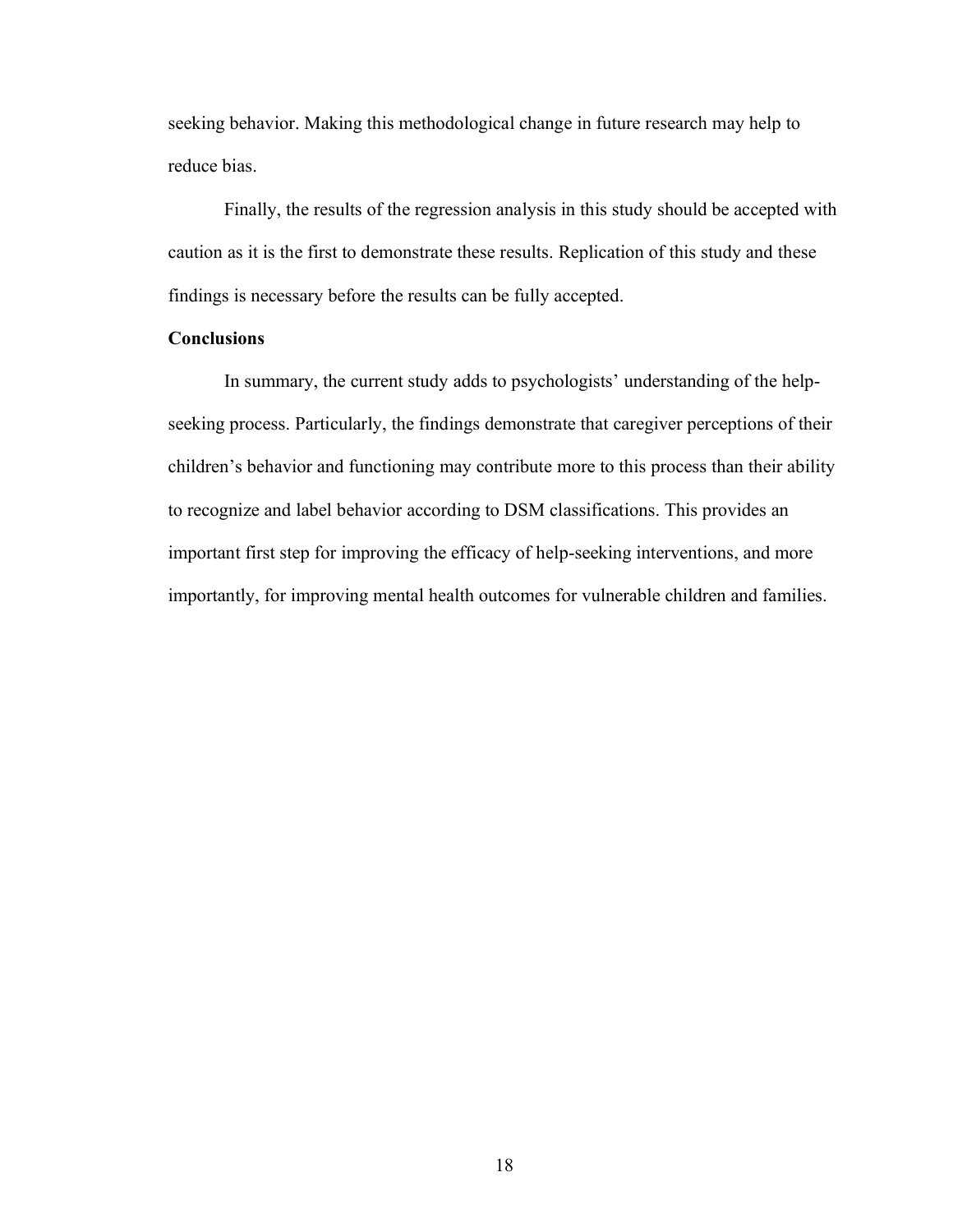## **Tables**

**Table 1** *Participant Demographic Characteristics*

| Demographic | Value                            | Frequency (Percent) |  |
|-------------|----------------------------------|---------------------|--|
|             | White                            | 31(47.0)            |  |
| Race        | <b>Black or African American</b> | 28 (42.4)           |  |
|             | Asian                            | 4(3.0)              |  |
|             | Indigenous                       | 2(6.1)              |  |
|             | Other                            | 1(1.5)              |  |
| Income      | $<$ \$10,000 - \$29,999          | 18 (27.3)           |  |
|             | \$30,000 - \$49,999              | 17(25.8)            |  |
|             | \$50,000 - \$99,999              | 9(13.5)             |  |
|             | $\geq$ \$100,000                 | 22(33.3)            |  |
| Child's Sex | Male                             | 38 (46.3)           |  |
|             | Female                           | 44 (53.7)           |  |
| Child's Age | Mean (Std. Dev)                  | Range               |  |
|             | 3.76(.68)                        | $3 - 5$             |  |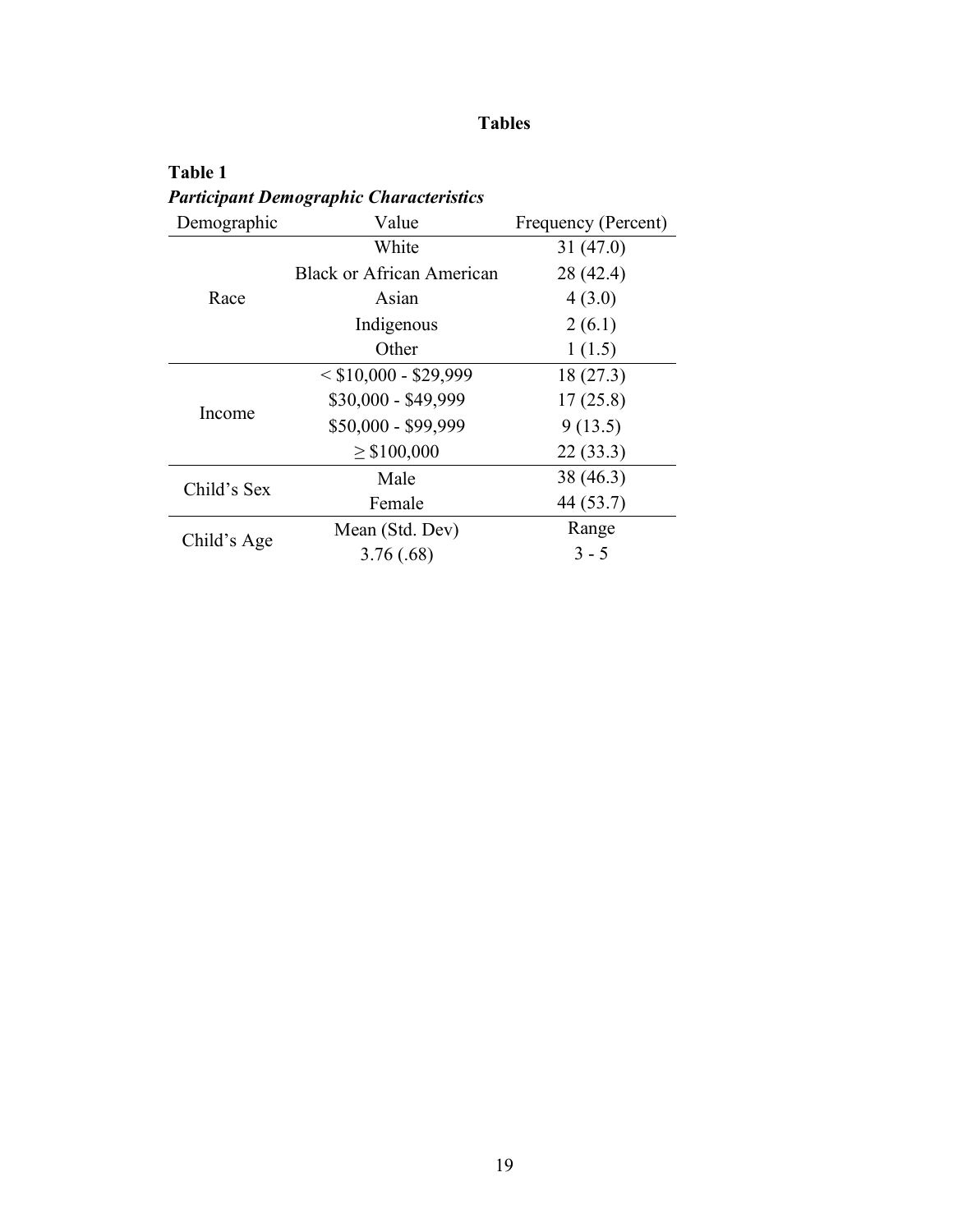| <b>Frequency Table</b> |                      |                     |
|------------------------|----------------------|---------------------|
| Variable               | <b>Average Score</b> | Frequency (Percent) |
|                        | $1.00 - 1.99$        | 5(7.1)              |
| Label as Mental        | $2.00 - 2.99$        | 5(7.1)              |
| Disorder               | $3.00 - 3.99$        | 17(24.3)            |
|                        | $4.00 - 4.99$        | 30(42.9)            |
|                        | 5.00                 | 13 (18.6)           |
|                        | $1.00 - 1.99$        | 3(4.3)              |
| Correct Diagnostic     | $2.00 - 2.99$        | 5(7.1)              |
| Label                  | $3.00 - 3.99$        | 15(21.4)            |
|                        | $4.00 - 4.99$        | 35(50.0)            |
|                        | 5.00                 | 12(17.1)            |
|                        | $1.00 - 1.99$        | 2(2.6)              |
|                        | $2.00 - 2.99$        | 14(18.4)            |
| Severity               | $3.00 - 3.99$        | 30(39.5)            |
|                        | $4.00 - 4.99$        | 21(27.6)            |
|                        | 5.00                 | 9(11.8)             |
|                        | $1.00 - 1.99$        | 3(4.2)              |
| Functional             | $2.00 - 2.99$        | 27 (38.0)           |
| Impairment             | $3.00 - 3.99$        | 26(36.6)            |
|                        | $4.00 - 4.99$        | 14(19.7)            |
|                        | 5.00                 | 1(1.4)              |
|                        | $1.00 - 1.99$        | 25(35.2)            |
|                        | $2.00 - 2.99$        | 17(23.9)            |
| Caregiver Stress       | $3.00 - 3.99$        | 15(21.1)            |
|                        | $4.00 - 4.99$        | 8(11.3)             |
|                        | 5.00                 | 6(8.5)              |
|                        | $1.00 - 1.99$        | 3(4.4)              |
|                        | $2.00 - 2.99$        | 4(5.9)              |
| Help-seeking           | $3.00 - 3.99$        | 8(11.8)             |
|                        | $4.00 - 4.99$        | 28 (41.2)           |
|                        | 5.00                 | 25(36.8)            |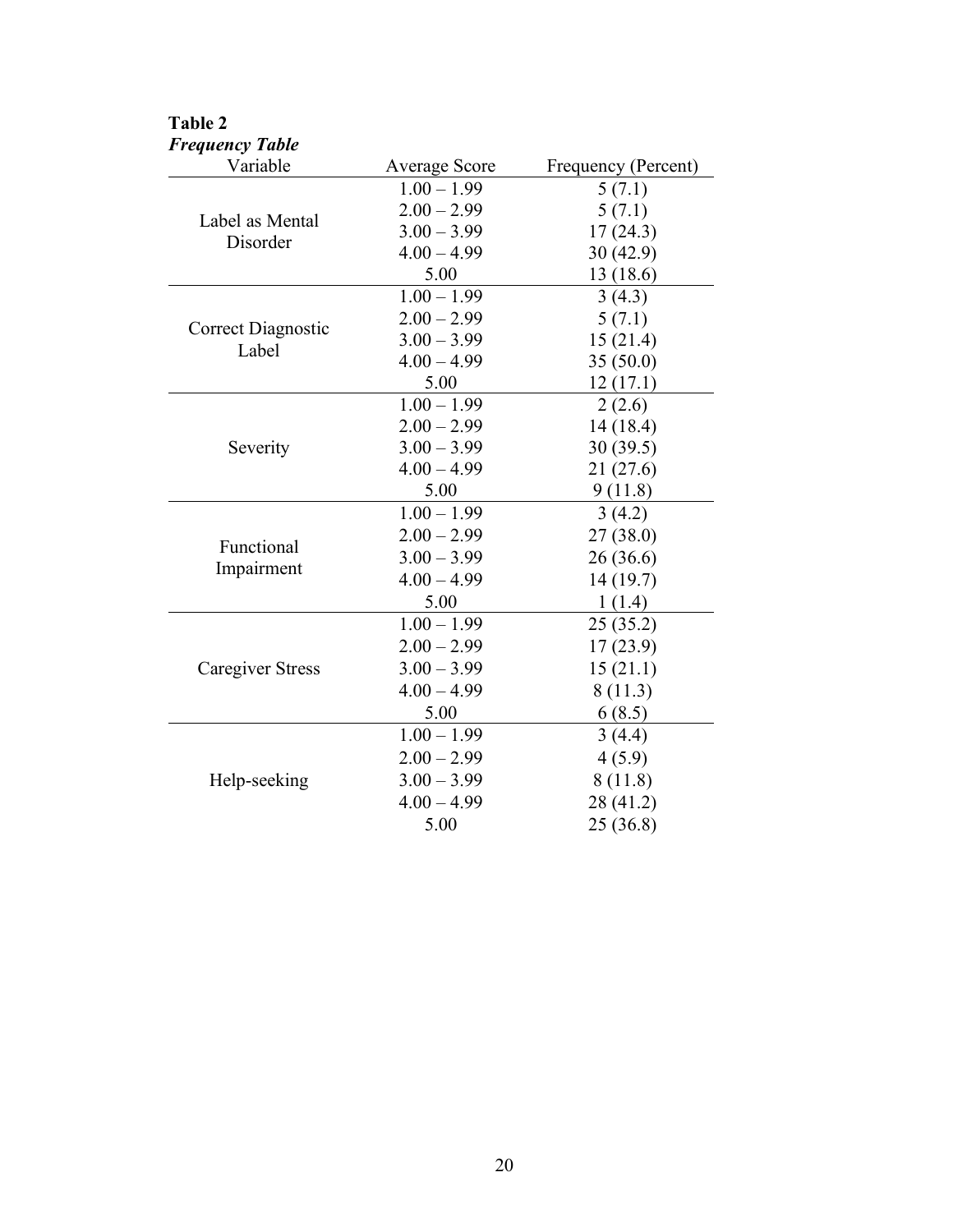## **Table 3** *Descriptive Statistics*

| Variable                           |      | Min. Max. | Mean | Std.<br>Dev. | <b>Skew</b> | Std.<br>Err. | Kurtosis | Std.<br>Er. |
|------------------------------------|------|-----------|------|--------------|-------------|--------------|----------|-------------|
| Label as Mental<br>Disorder        | 1.33 | 5.00      | 3.85 | 1.03         | $-.89$      | .29          | $-.04$   | .57         |
| <b>Correct Diagnostic</b><br>Label | 1.33 | 5.00      | 3.98 | .94          | $-1.03$     | .29          | .47      | .57         |
| Severity                           | 1.33 | 5.00      | 3.57 | .95          | $-.08$      | .28          | $-.89$   | .55         |
| Functioning                        | 1.46 | 5.00      | 3.24 | .78          | .31         | .29          | $-.49$   | .57         |
| <b>Stress</b>                      | 1.00 | 5.00      | 2.74 | 1.29         | .33         | .29          | $-1.06$  | .56         |
| Help-seeking                       | 1.00 | 5.00      | 4.24 | .98          | $-1.69$     | .29          | 2.56     | .57         |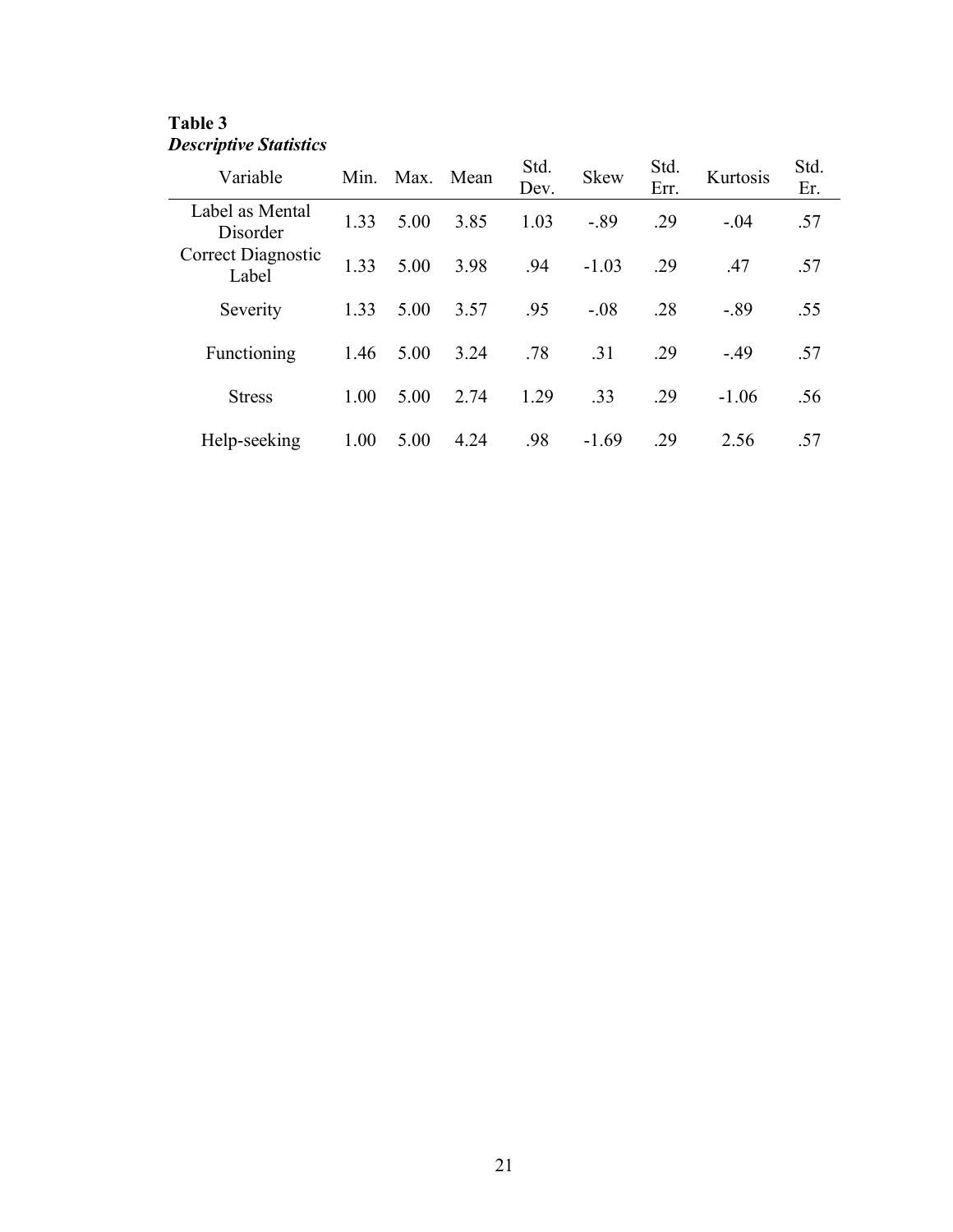**Table 4** *Correlation Matrix*

| seeking<br>Help-                        | $\overline{c}$ | .09              | .05        | .19              | $*** 67$                       | $49***$                         | $***19$ .  | 23                          | $\overline{.16}$ |                  |
|-----------------------------------------|----------------|------------------|------------|------------------|--------------------------------|---------------------------------|------------|-----------------------------|------------------|------------------|
| Stress                                  | $-0.2$         | $-14$            | $\ddot{c}$ | $.43***$         | $.53***$                       | $.42***$                        | $***0.7$   | $***69$                     |                  |                  |
| Function<br>$\lim_{\alpha}$             | $\sum$         | $-0.7$           | $27*$      | $46***$          | $.51***$                       | $.36**$                         | $***0.6$ . |                             |                  |                  |
| Severity                                | io-            | $-0.4$           | $25*$      | $.51***$         | $***77$                        | $56***$                         |            |                             |                  |                  |
| Diagnost<br>Correct<br>ic Label         | .18            | $\overline{.16}$ | $-19$      | $\overline{.18}$ | $.72***$                       |                                 |            |                             |                  |                  |
| Disorder<br>Label as<br>Mental          | .18            | 60.              | .07        | $.33**$          |                                |                                 |            |                             |                  |                  |
| Income                                  | $80 -$         | $-10$            | $.33**$    |                  |                                |                                 |            |                             |                  |                  |
| Race                                    | $-0.7$         | $\ddot{5}$       |            |                  |                                |                                 |            |                             |                  |                  |
| Sex                                     | 15             |                  |            |                  |                                |                                 |            |                             |                  |                  |
| Age                                     |                |                  |            |                  |                                |                                 |            |                             |                  |                  |
|                                         | Age            | Sex              | Race       | Income           | Label as<br>Mental<br>Disorder | Correct<br>Diagnost<br>ic Label | Severity   | Function<br>$\mathbf{g}$ ur | Stress           | seeking<br>Help- |
| * $p < .05$ ** $p < .01$ *** $p < .001$ |                |                  |            |                  |                                |                                 |            |                             |                  |                  |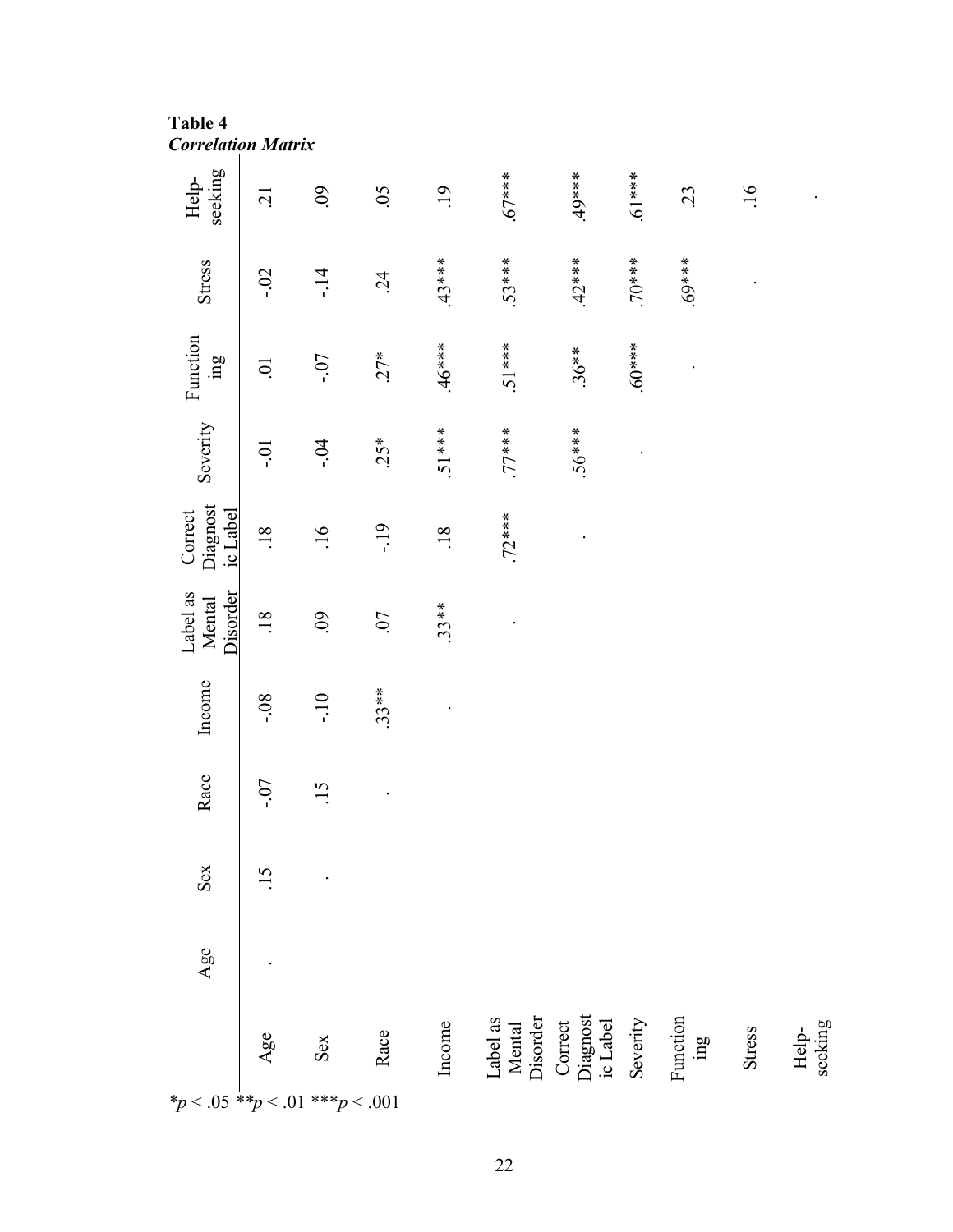## **Table 5** *Regressions*

| Model          | Variable                         | Unstandardized<br>$\, {\bf B}$ | Std.<br>Err. | Standardized<br>β | $\mathbf{Z}% ^{t}\left( \mathbf{Z}_{1}\right)$ | p    |
|----------------|----------------------------------|--------------------------------|--------------|-------------------|------------------------------------------------|------|
|                | Age                              | $.18$                          | .17          | .13               | 1.05                                           | .29  |
|                | Sex                              | .06                            | .24          | .03               | .27                                            | .79  |
| $\mathbf{1}$   | Race                             | $-.14$                         | .26          | $-.07$            | $-.52$                                         | .60  |
|                | Income                           | .54                            | .25          | .28               | 2.14                                           | .03  |
|                | Age                              | $-.06$                         | .13          | $-.04$            | $-.45$                                         | .65  |
|                | Sex                              | $-.07$                         | .17          | $-.04$            | $-.42$                                         | .67  |
| $\overline{2}$ | Race                             | .19                            | .21          | .10               | .92                                            | .36  |
|                | Income                           | $-.14$                         | .21          | $-.07$            | $-.69$                                         | .49  |
|                | Label as Mental<br>Disorder      | .63                            | .14          | .67               | 4.57                                           | .000 |
|                | <b>Correct Disorder</b><br>Label | .12                            | .15          | .12               | .79                                            | .43  |
|                | Age                              | .04                            | .11          | .03               | .33                                            | .74  |
|                | Sex                              | $-.06$                         | .15          | $-.03$            | $-.42$                                         | .67  |
|                | Race                             | .13                            | .19          | .07               | .66                                            | .51  |
|                | Income                           | $-.22$                         | .18          | $-.11$            | 1.20                                           | .23  |
| $\overline{3}$ | Label as Mental<br>Disorder      | .39                            | .13          | .42               | 2.96                                           | .003 |
|                | <b>Correct Disorder</b><br>Label | .11                            | .13          | .11               | .81                                            | .42  |
|                | Severity                         | .64                            | .14          | .62               | 4.47                                           | .000 |
|                | Functioning                      | $-.05$                         | .14          | $-.04$            | $-.32$                                         | .74  |
|                | <b>Stress</b>                    | $-.28$                         | .09          | $-.37$            | 3.10                                           | .002 |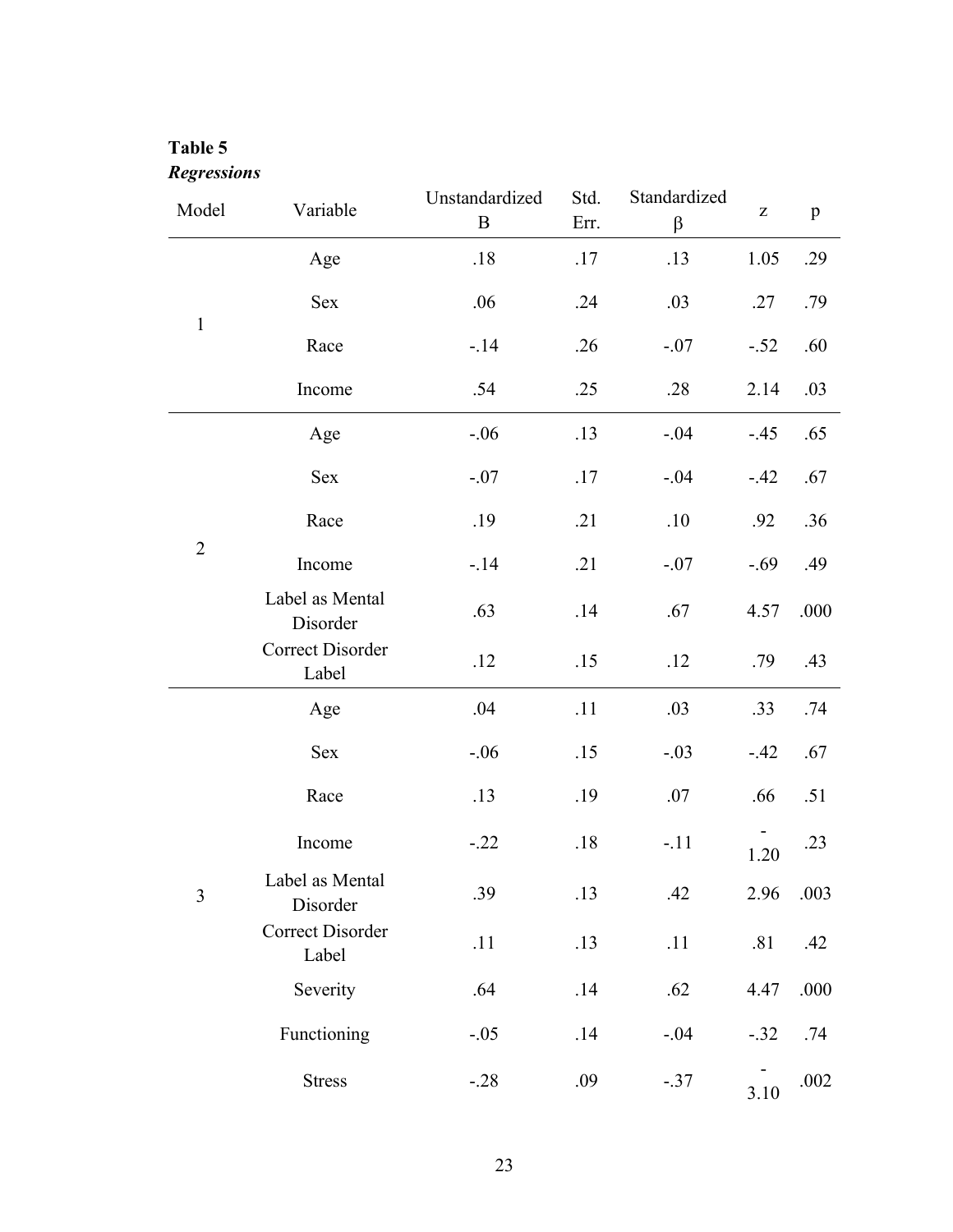**Table 6** *Model Summary*

|  | Model Df R <sup>2</sup> R <sup>2</sup> Change AIC BIC $\chi^2$ $\chi^2$ Diff p |  |  |  |
|--|--------------------------------------------------------------------------------|--|--|--|
|  | $1 \quad 5 \quad .08 \quad .1485.8 \quad 1630.2 \quad 68.30 \quad . \quad .$   |  |  |  |
|  | 2 3 .54 .46 1442.2 1591.4 20.63 47.67 .00                                      |  |  |  |
|  | 3 0 .66 .12 1427.5 1584.0 .00 20.63 .00                                        |  |  |  |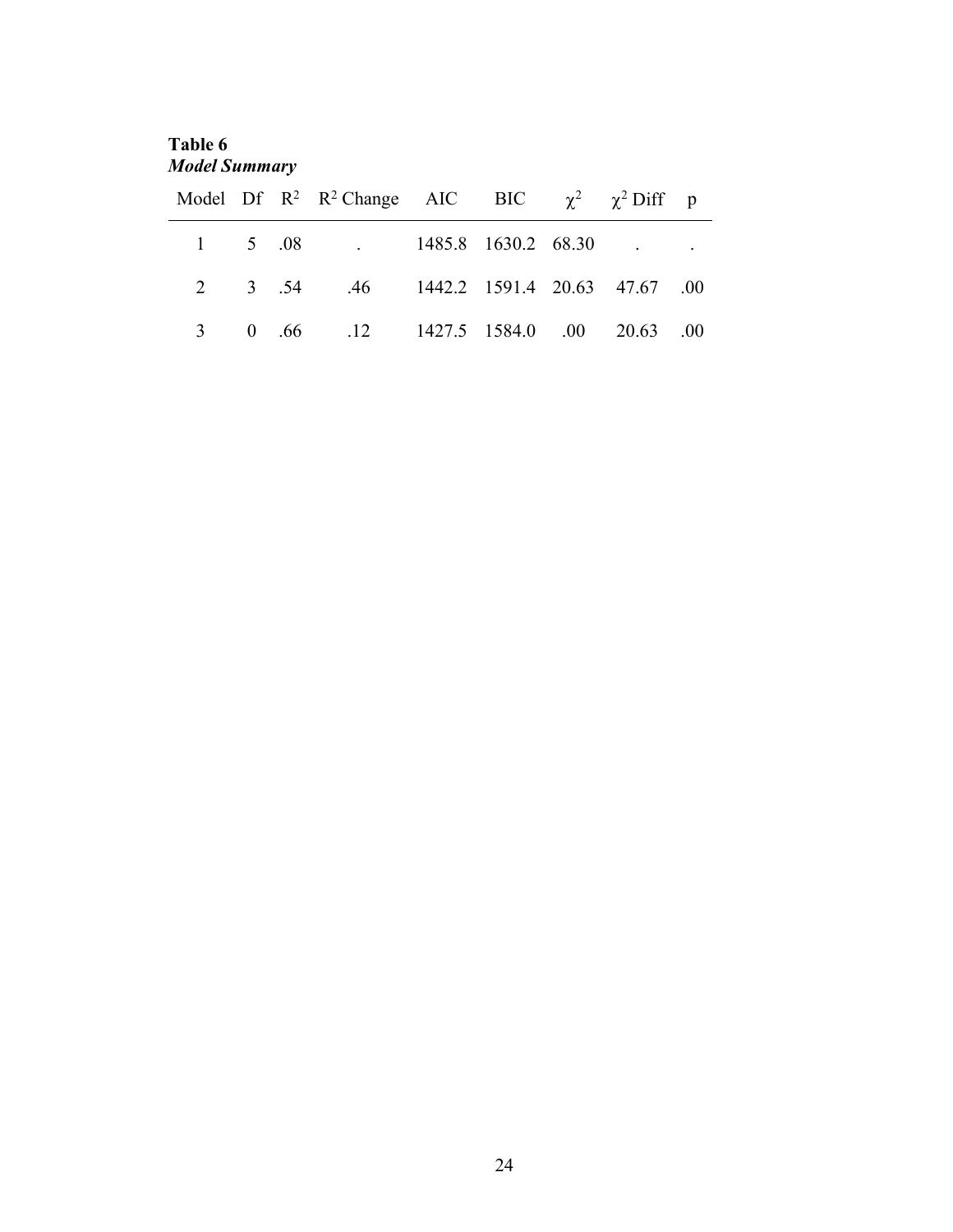

**Figures**

**Figure 1** *Pattern of Missing Data*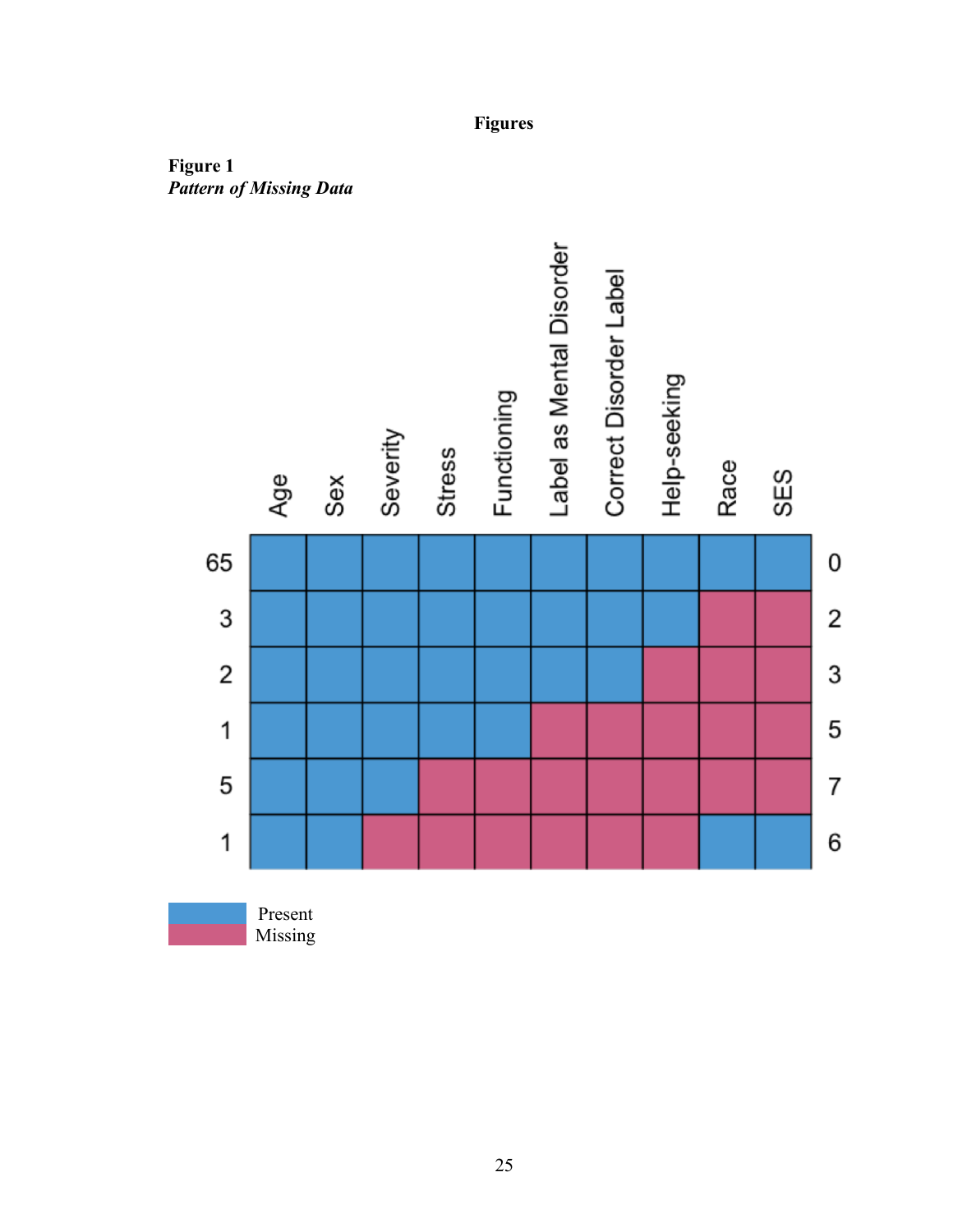## **Appendices**

## **Appendix I** *Vignettes*

## **Depression**

John/Jane is a 3/4/5-year-old boy/girl. In the last few months, John/Jane has been increasingly moody, becoming irritable easily. He/she seems to have lost interest in his/her favorite toys and activities, and his/her preschool teachers say he/she is less interested in play. John/Jane always says that he/she feels very tired, even though he/she is sleeping more than normal. He/she hardly ever feels like eating. John's/Jane's parents and teachers also notice that he/she is more distractible and seems not to be listening.

## **Anxiety**

John/Jane is a 3/4/5-year-old boy/girl. John/Jane often worries about bad things happening in the future. John/Jane is having trouble sleeping, even though he/she also seems to get tired very easily. John's/Jane's parents and preschool teacher have noticed that he/she has become more moody and gets upset easily. He/she is shy around new people, and tends to stay close to his/her parents in new situations. John/Jane doesn't like to try new things. His/her preschool teacher has also noticed that he/she has trouble listening.

## **ADHD**

John/Jane is a 3/4/5-year-old boy/girl. John/Jane is having trouble at preschool, especially with listening and following directions. John's/Jane's teachers note he/she is very distractible, and they often have to remind him/her to get back to the task at hand. John/Jane is often up and down, out of his/her seat, looking out the window, or talking to other kids. His/her parents notice that he/she has trouble getting up in the morning and going to bed at night, and he/she often loses things like toys and games. John/Jane also has difficulty making friends and playing appropriately with other kids.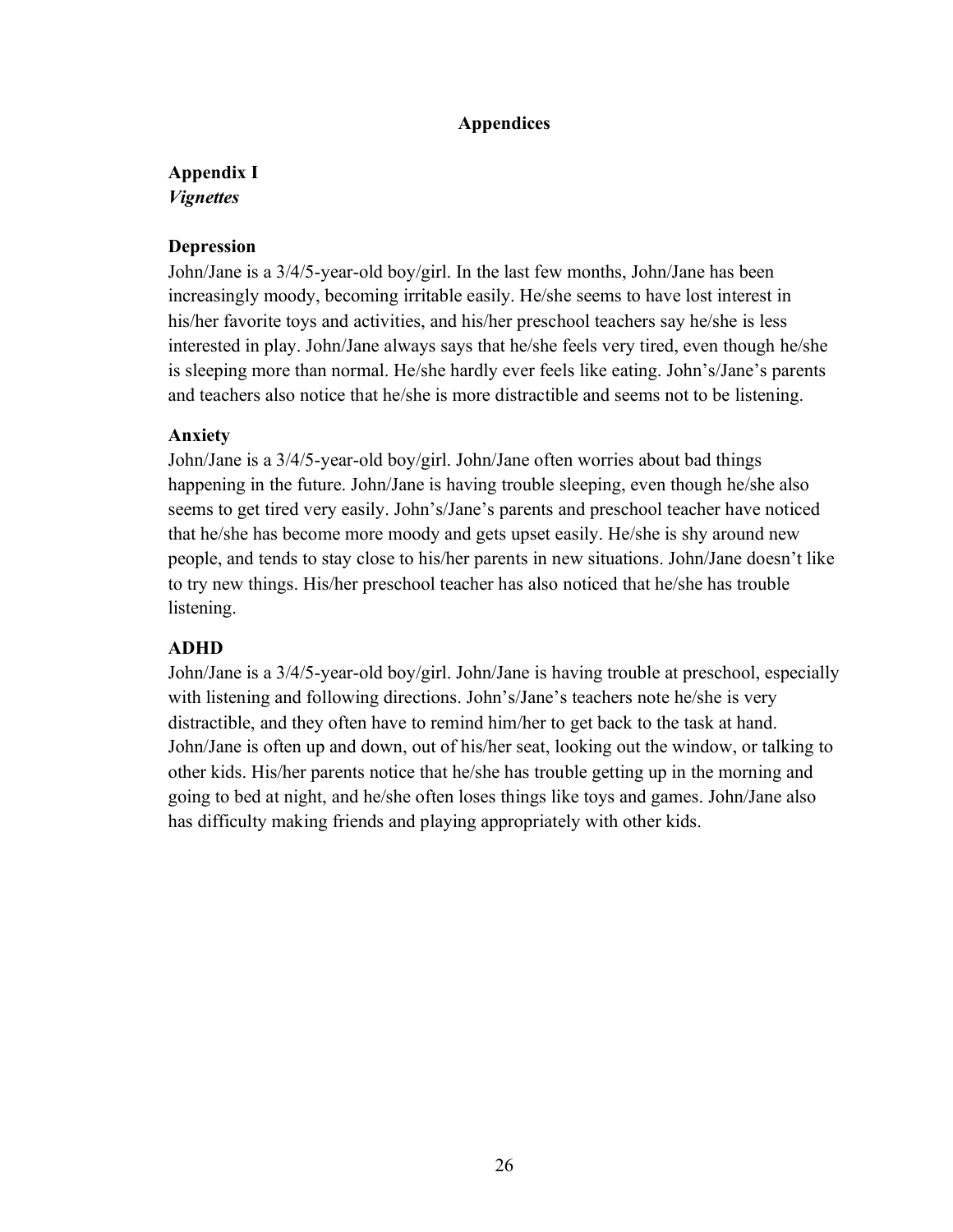## **Appendix II** *Questionnaires*

## **Label**

- 1. A mental disorder is a condition which affects a child's thoughts, feelings, or behavior and which results in peer, academic, or family difficulties. Given that definition, how likely do you think it is that John/Jane is experiencing a mental disorder?
	- a. Very unlikely
	- b. Somewhat unlikely
	- c. Neither likely nor unlikely
	- d. Somewhat likely
	- e. Very likely
- 2. How likely do you think it is that John/Jane is experiencing depression?
	- a. Very unlikely
	- b. Somewhat unlikely
	- c. Neither likely nor unlikely
	- d. Somewhat likely
	- e. Very likely
- 3. How likely do you think it is that John/Jane is experiencing anxiety?
	- a. Very unlikely
	- b. Somewhat unlikely
	- c. Neither likely nor unlikely
	- d. Somewhat likely
	- e. Very likely
- 4. How likely do you think it is that John/Jane is experiencing ADHD?
	- a. Very unlikely
	- b. Somewhat unlikely
	- c. Neither likely nor unlikely
	- d. Somewhat likely
	- e. Very likely

## **Behavior Severity**

- 1. How severe would you consider John's/Jane's problem to be?
	- a. Not at all severe
	- b. Not very severe
	- c. Somewhat severe
	- d. Severe
	- e. Very severe

## **Functional Impairment**

1. How much of a problem do you think John/Jane would have getting along with their father?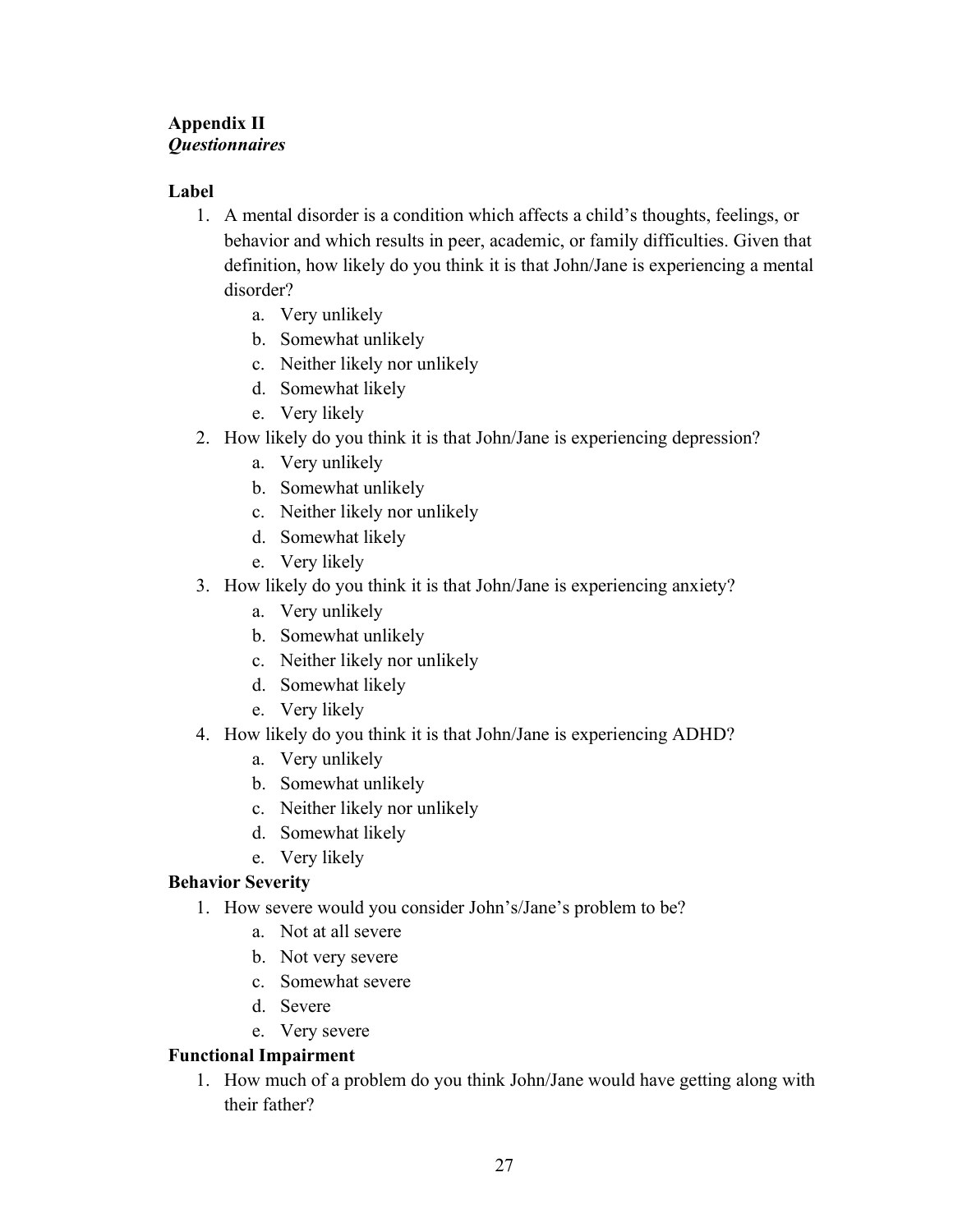- a. No problem
- b. Not much of a problem
- c. Some problem
- d. A considerable problem
- e. A serious problem
- 2. How much of a problem do you think John/Jane would have getting along with their mother?
	- a. No problem
	- b. Not much of a problem
	- c. Some problem
	- d. A considerable problem
	- e. A serious problem
- 3. How much of a problem do you think John/Jane would have getting along with their siblings?
	- a. No problem
	- b. Not much of a problem
	- c. Some problem
	- d. A considerable problem
	- e. A serious problem
- 4. How much of a problem do you think John/Jane would have getting involved in activities together with the rest of the family?
	- a. No problem
	- b. Not much of a problem
	- c. Some problem
	- d. A considerable problem
	- e. A serious problem
- 5. How much of a problem do you think John/Jane would have with teachers at preschool?
	- a. No problem
	- b. Not much of a problem
	- c. Some problem
	- d. A considerable problem
	- e. A serious problem
- 6. How much of a problem do you think John/Jane would have getting along with other adults outside of the family?
	- a. No problem
	- b. Not much of a problem
	- c. Some problem
	- d. A considerable problem
	- e. A serious problem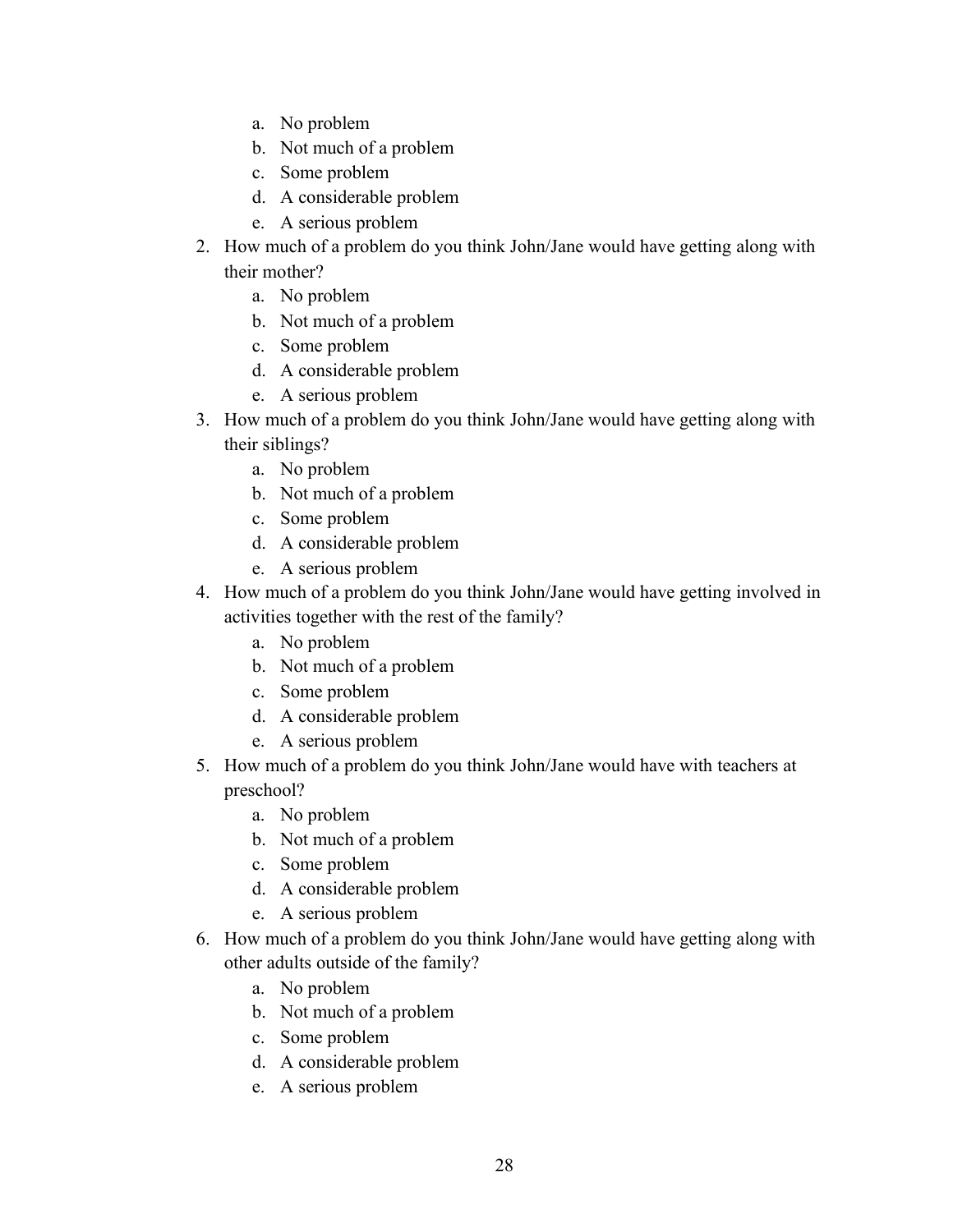- 7. How much of a problem do you think John/Jane would have making friends?
	- a. No problem
	- b. Not much of a problem
	- c. Some problem
	- d. A considerable problem
	- e. A serious problem
- 8. How much of a problem do you think John/Jane would have getting along with the friends they have?
	- a. No problem
	- b. Not much of a problem
	- c. Some problem
	- d. A considerable problem
	- e. A serious problem

## **Caregiver Stress**

For the following questions, imagine John/Jane is your child. Rate how strongly you agree with each statement.

- 1. I would feel that I cannot handle things.
	- a. Strongly disagree
	- b. Disagree
	- c. Neither agree nor disagree
	- d. Agree
	- e. Strongly agree
- 2. I would feel that I gave up my life for my child's needs.
	- a. Strongly disagree
	- b. Disagree
	- c. Neither agree nor disagree
	- d. Agree
	- e. Strongly agree
- 3. I would feel trapped by parenting responsibilities.
	- a. Strongly disagree
	- b. Disagree
	- c. Neither agree nor disagree
	- d. Agree
	- e. Strongly agree
- 4. I would be unable to do new and different things.
	- a. Strongly disagree
	- b. Disagree
	- c. Neither agree nor disagree
	- d. Agree
	- e. Strongly agree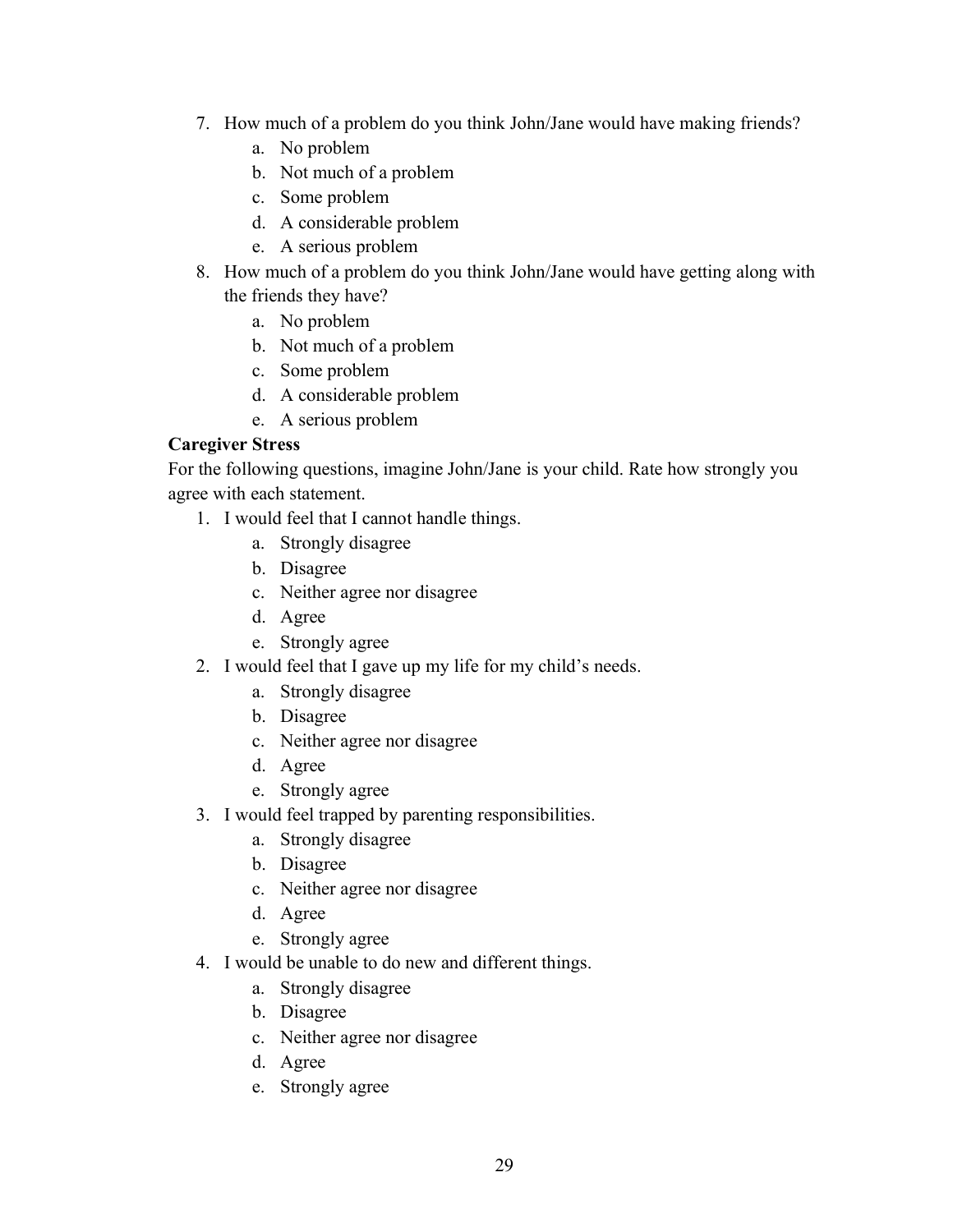- 5. I would never be able to do things that I like to do.
	- a. Strongly disagree
	- b. Disagree
	- c. Neither agree nor disagree
	- d. Agree
	- e. Strongly agree
- 6. I would feel alone and without friends.
	- a. Strongly disagree
	- b. Disagree
	- c. Neither agree nor disagree
	- d. Agree
	- e. Strongly agree
- 7. I would expect not to enjoy myself at parties.
	- a. Strongly disagree
	- b. Disagree
	- c. Neither agree nor disagree
	- d. Agree
	- e. Strongly agree
- 8. I would not be as interested in people as I used to be.
	- a. Strongly disagree
	- b. Disagree
	- c. Neither agree nor disagree
	- d. Agree
	- e. Strongly agree

## **Help-seeking**

- 1. Imagine John/Jane was your child. How likely would you be to seek help for John's/Jane's behavior?
	- 1. Very unlikely
	- 2. Somewhat unlikely
	- 3. Neither likely nor unlikely
	- 4. Somewhat likely
	- 5. Very likely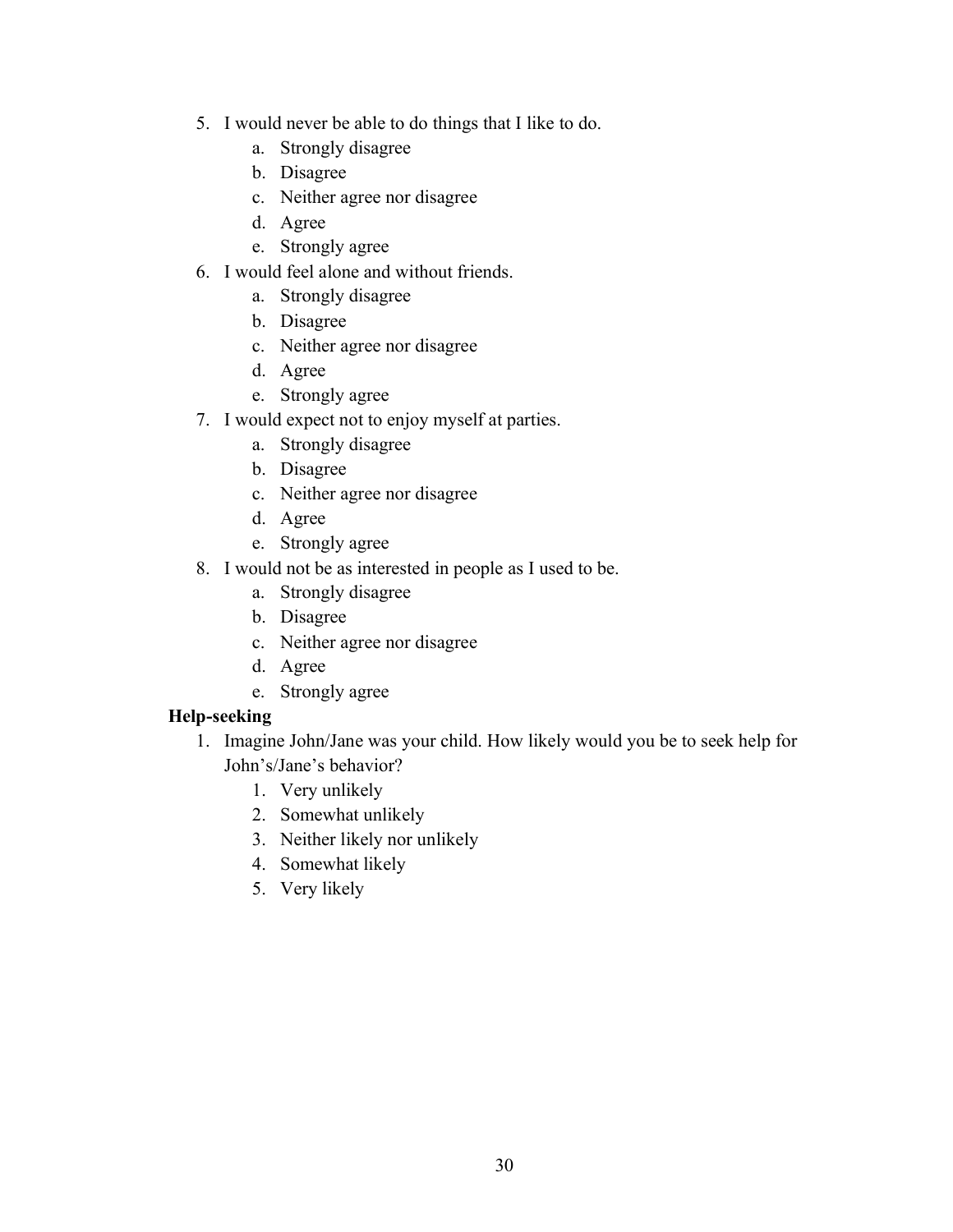#### **References**

- Abidin, R.R. (2012). *Parenting Stress Index, Fourth Edition (PSI-4).* Lutz, FL: Psychological Assessment Resources.
- Aguirre Velasco, A., Cruz, I. S. S., Billings, J., Jimenez, M., & Rowe, S. (2020). What are the barriers, facilitators and interventions targeting help-seeking behaviours for common mental health problems in adolescents? A systematic review. *BMC Psychiatry*, *20*(1), 293.<https://doi.org/10.1186/s12888-020-02659-0>
- Altamura, A. C., Dell'Osso, B., D'Urso, N., Russo, M., Fumagalli, S., & Mundo, E. (2008). Duration of untreated illness as a predictor of treatment response and clinical course in generalized anxiety disorder. *CNS Spectrums*, *13*(5), 415–422. [https://doi.org/10.1017/S1092852900016588.](https://doi.org/10.1017/S1092852900016588)
- Bird, H. R., Canino, G. J., Davies, M., Ramírez, R., Chávez, L., Duarte, C., & Shen, S. (2005). The Brief Impairment Scale (BIS): A multidimensional scale of functional impairment for children and adolescents. *Journal of the American Academy of Child & Adolescent Psychiatry*, *44*(7), 699–707.

[https://doi.org/10.1097/01.chi.0000163281.41383.94.](https://doi.org/10.1097/01.chi.0000163281.41383.94)

Centers for Disease Control and Prevention. (2020, June 15). *Data and statistics on children's mental health.* Centers for Disease Control and Prevention. [https://www.cdc.gov/childrensmentalhealth/data.html.](https://www.cdc.gov/childrensmentalhealth/data.html)

de Diego-Adeliño, J., Portella, M. J., Puigdemont, D., Pérez-Egea, R., Álvarez, E., & Pérez, V. (2010). A short duration of untreated illness (DUI) improves response outcomes in first-depressive episodes. *Journal of Affective Disorders*, *120*(1), 221–225. [https://doi.org/10.1016/j.jad.2009.03.012.](https://doi.org/10.1016/j.jad.2009.03.012)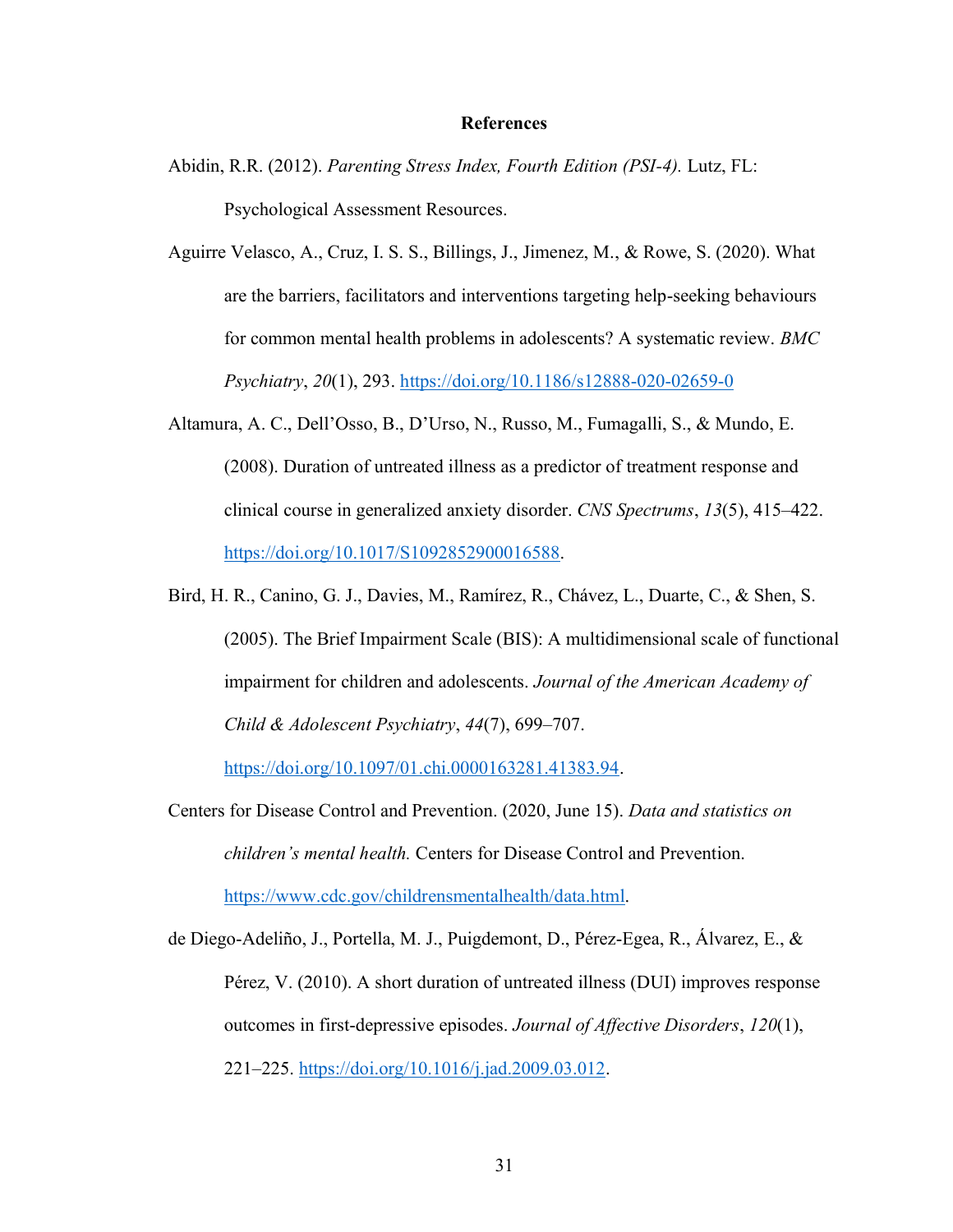- Deitz, D. K., Cook, R. F., Billings, D. W., & Hendrickson, A. (2009). Brief report: A Web-based mental health program: Reaching parents at work. *Journal of Pediatric Psychology*, *34*(5), 488–494. [https://doi.org/10.1093/jpepsy/jsn108.](https://doi.org/10.1093/jpepsy/jsn108)
- Ghandour, R. M., Sherman, L. J., Vladutiu, C. J., Ali, M. M., Lynch, S. E., Bitsko, R. H., & Blumberg, S. J. (2019). Prevalence and treatment of depression, anxiety, and conduct problems in US children. *The Journal of Pediatrics*, *206*, 256-267.e3. [https://doi.org/10.1016/j.jpeds.2018.09.021.](https://doi.org/10.1016/j.jpeds.2018.09.021)
- Godoy, L., Mian, N. D., Eisenhower, A. S., & Carter, A. S. (2014). Pathways to service receipt: Modeling parent help-seeking for childhood mental health problems. *Administration and Policy in Mental Health*, *41*(4), 469–479. [https://doi.org/10.1007/s10488-013-0484-6.](https://doi.org/10.1007/s10488-013-0484-6)
- Hurley, D., Allen, M. S., Swann, C., Okely, A. D., & Vella, S. A. (2018). The development, pilot, and process evaluation of a parent mental health literacy intervention through community sports clubs. *Journal of Child and Family Studies*, *27*(7), 2149–2160. [https://doi.org/10.1007/s10826-018-1071-y.](https://doi.org/10.1007/s10826-018-1071-y)
- Johnston, O. G., & Burke, J. D. (2020). Parental problem recognition and help-seeking for disruptive behavior disorders. *The Journal of Behavioral Health Services & Research*, *47*(1), 146–163. [https://doi.org/10.1007/s11414-018-09648-y.](https://doi.org/10.1007/s11414-018-09648-y)
- Jorm, A. F. (2012). Mental health literacy: Empowering the community to take action for better mental health. *American Psychologist*, *67*(3), 231–243. [https://doi.org/10.1037/a0025957.](https://doi.org/10.1037/a0025957)
- Jorm, A. F., Kelly, C. M., Wright, A., Parslow, R. A., Harris, M. G., & McGorry, P. D. (2006). Belief in dealing with depression alone: Results from community surveys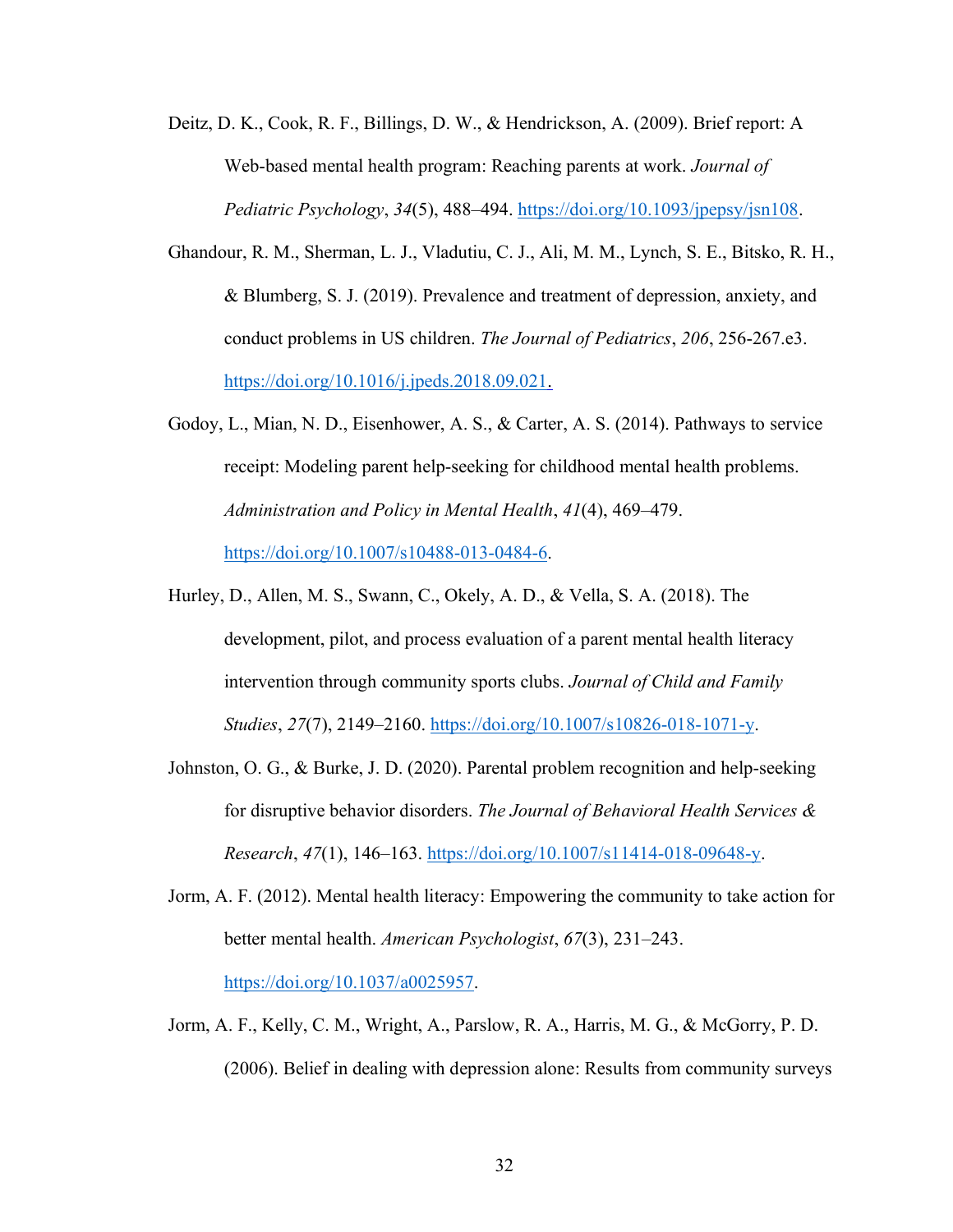of adolescents and adults. *Journal of Affective Disorders*, *96*(1–2), 59–65. [https://doi.org/10.1016/j.jad.2006.05.018.](https://doi.org/10.1016/j.jad.2006.05.018)

- Jorm, A. F., Korten, A. E., Jacomb, P. A., Christensen, H., Rodgers, B., & Pollitt, P. (1997). "Mental health literacy": A survey of the public's ability to recognise mental disorders and their beliefs about the effectiveness of treatment. *Medical Journal of Australia*, *166*(4), 182–186. [https://doi.org/10.5694/j.1326-](https://doi.org/10.5694/j.1326-5377.1997.tb140071.x) [5377.1997.tb140071.x.](https://doi.org/10.5694/j.1326-5377.1997.tb140071.x)
- Jorm, A. F., Nakane, Y., Christensen, H., Yoshioka, K., Griffiths, K. M., & Wata, Y. (2005). Public beliefs about treatment and outcome of mental disorders: A comparison of Australia and Japan. *BMC Medicine*, *3*(1), 12. [https://doi.org/10.1186/1741-7015-3-12.](https://doi.org/10.1186/1741-7015-3-12)
- Pescosolido, B. A., Jensen, P. S., Martin, J. K., Perry, B. L., Olafsdottir, S., & Fettes, D. (2008). Public knowledge and assessment of child mental health problems: Findings from the National Stigma Study-Children. *Journal of the American Academy of Child & Adolescent Psychiatry*, *47*(3), 339–349. [https://doi.org/10.1097/CHI.0b013e318160e3a0.](https://doi.org/10.1097/CHI.0b013e318160e3a0)
- Power, T. J., Eiraldi, R. B., Clarke, A. T., Mazzuca, L. B., & Krain, A. L. (2005). Improving mental health service utilization for children and adolescents. *School Psychology Quarterly*, *20*(2), 187–205.

[https://doi.org/10.1521/scpq.20.2.187.66510.](https://doi.org/10.1521/scpq.20.2.187.66510)

Reardon, T., Harvey, K., Baranowska, M., O'Brien, D., Smith, L., & Creswell, C. (2017). What do parents perceive are the barriers and facilitators to accessing psychological treatment for mental health problems in children and adolescents?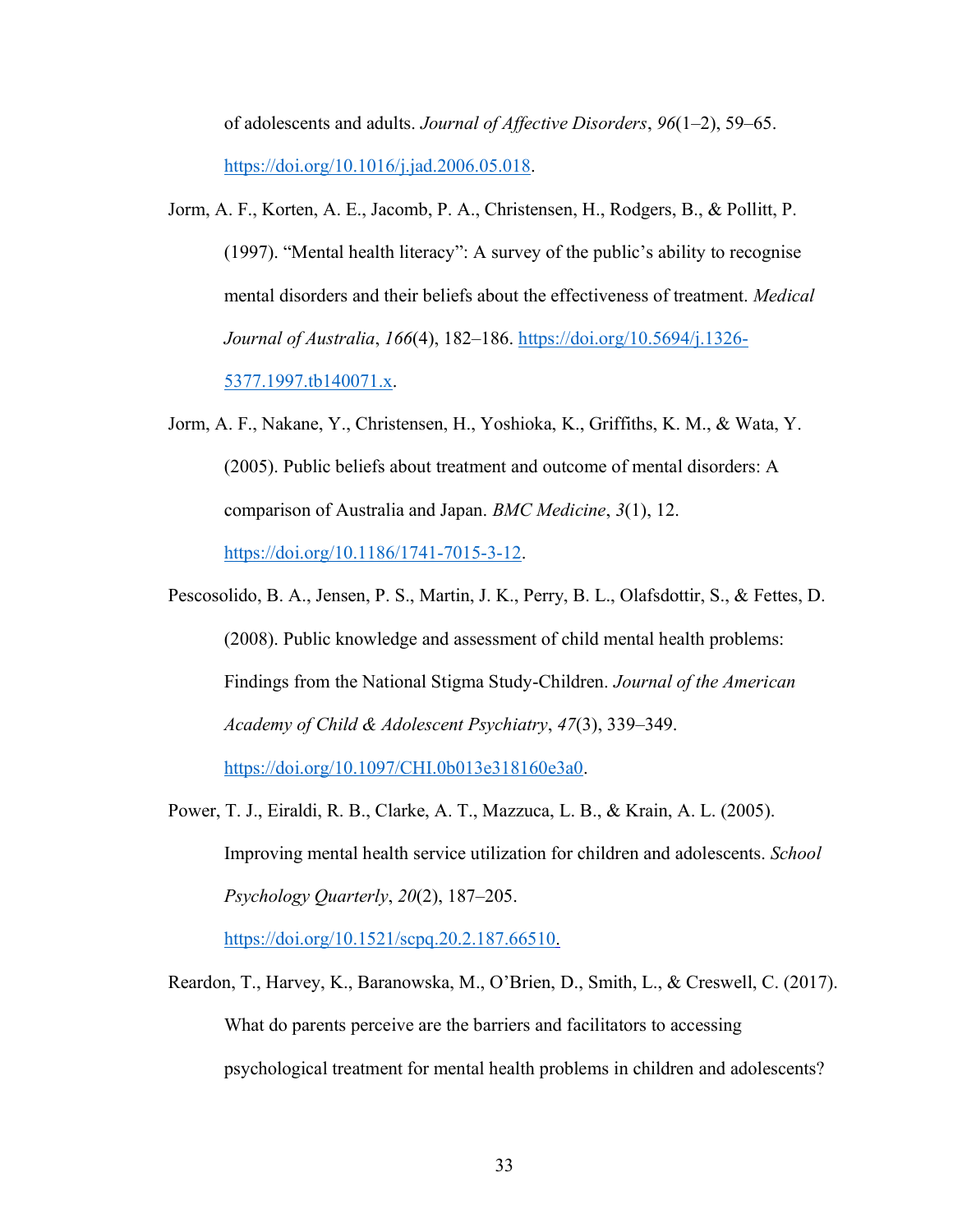A systematic review of qualitative and quantitative studies. *European Child & Adolescent Psychiatry*, *26*(6), 623–647. [https://doi.org/10.1007/s00787-016-0930-](https://doi.org/10.1007/s00787-016-0930-6) [6.](https://doi.org/10.1007/s00787-016-0930-6)

- Reardon, T., Harvey, K., & Creswell, C. (2020). Seeking and accessing professional support for child anxiety in a community sample. *European Child & Adolescent Psychiatry*, *29*(5), 649–664. [https://doi.org/10.1007/s00787-019-01388-4.](https://doi.org/10.1007/s00787-019-01388-4)
- Tay, J. L., Tay, Y. F., & Klainin-Yobas, P. (2018). Effectiveness of information and communication technologies interventions to increase mental health literacy: A systematic review. *Early Intervention in Psychiatry*, *12*(6), 1024–1037. [https://doi.org/10.1111/eip.12695.](https://doi.org/10.1111/eip.12695)
- Teagle, S. E. (2002). Parental problem recognition and child mental health service use. *Mental Health Services Research*, 10.
- Thompson, A., Issakidis, C., & Hunt, C. (2008). Delay to seek treatment for anxiety and mood disorders in an Australian clinical sample. *Behaviour Change*, *25*(2), 71– 84. [https://doi.org/10.1375/bech.25.2.71.](https://doi.org/10.1375/bech.25.2.71)
- Tully, L. A., Hawes, D. J., Doyle, F. L., Sawyer, M. G., & Dadds, M. R. (2019). A national child mental health literacy initiative is needed to reduce childhood mental health disorders. *Australian & New Zealand Journal of Psychiatry*, *53*(4), 286–290. [https://doi.org/10.1177/0004867418821440.](https://doi.org/10.1177/0004867418821440)

Wright, A., & Jorm, A. F. (2009). Labels used by young people to describe mental disorders: Factors associated with their development. *Australian & New Zealand Journal of Psychiatry*, *43*(10), 946–955.

[https://doi.org/10.1080/00048670903179129.](https://doi.org/10.1080/00048670903179129)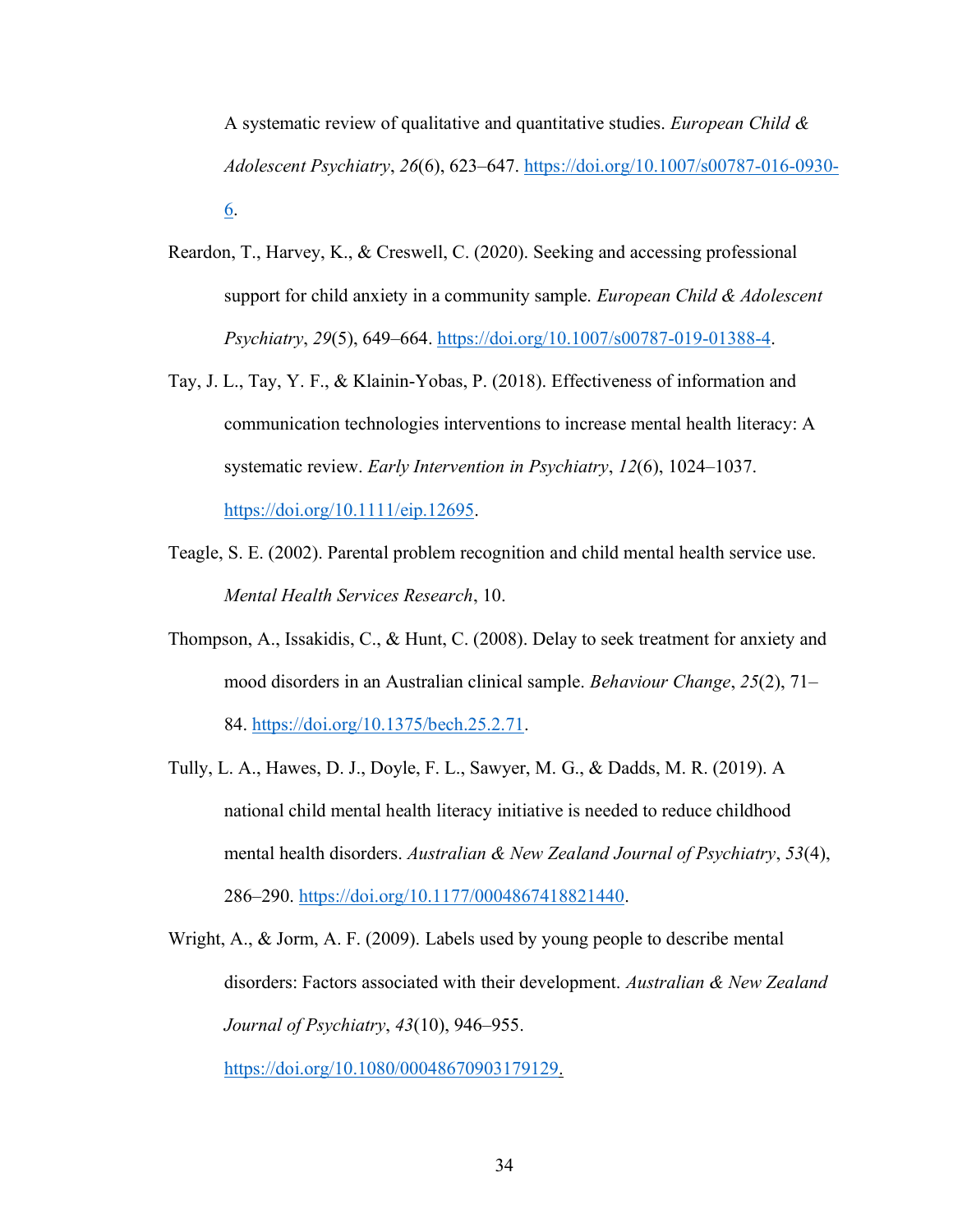- Wright, A., Jorm, A. F., & Mackinnon, A. J. (2012). Labels used by young people to describe mental disorders: Which ones predict effective help-seeking choices? *Social Psychiatry and Psychiatric Epidemiology*, *47*(6), 917–926. [https://doi.org/10.1007/s00127-011-0399-z.](https://doi.org/10.1007/s00127-011-0399-z)
- Xu, Z., Huang, F., Kösters, M., Staiger, T., Becker, T., Thornicroft, G., & Rüsch, N. (2018). Effectiveness of interventions to promote help-seeking for mental health problems: Systematic review and meta-analysis. *Psychological Medicine*, *48*(16), 2658–2667. [http://dx.doi.org/10.1017/S0033291718001265.](http://dx.doi.org/10.1017/S0033291718001265)
- Zwaanswijk, M., Verhaak, P. F. M., Bensing, J. M., van der Ende, J., & Verhulst, F. C. (2003). Help seeking for emotional and behavioural problems in children and adolescents. *European Child & Adolescent Psychiatry*, *12*(4), 153–161. [https://doi.org/10.1007/s00787-003-0322-6.](https://doi.org/10.1007/s00787-003-0322-6)